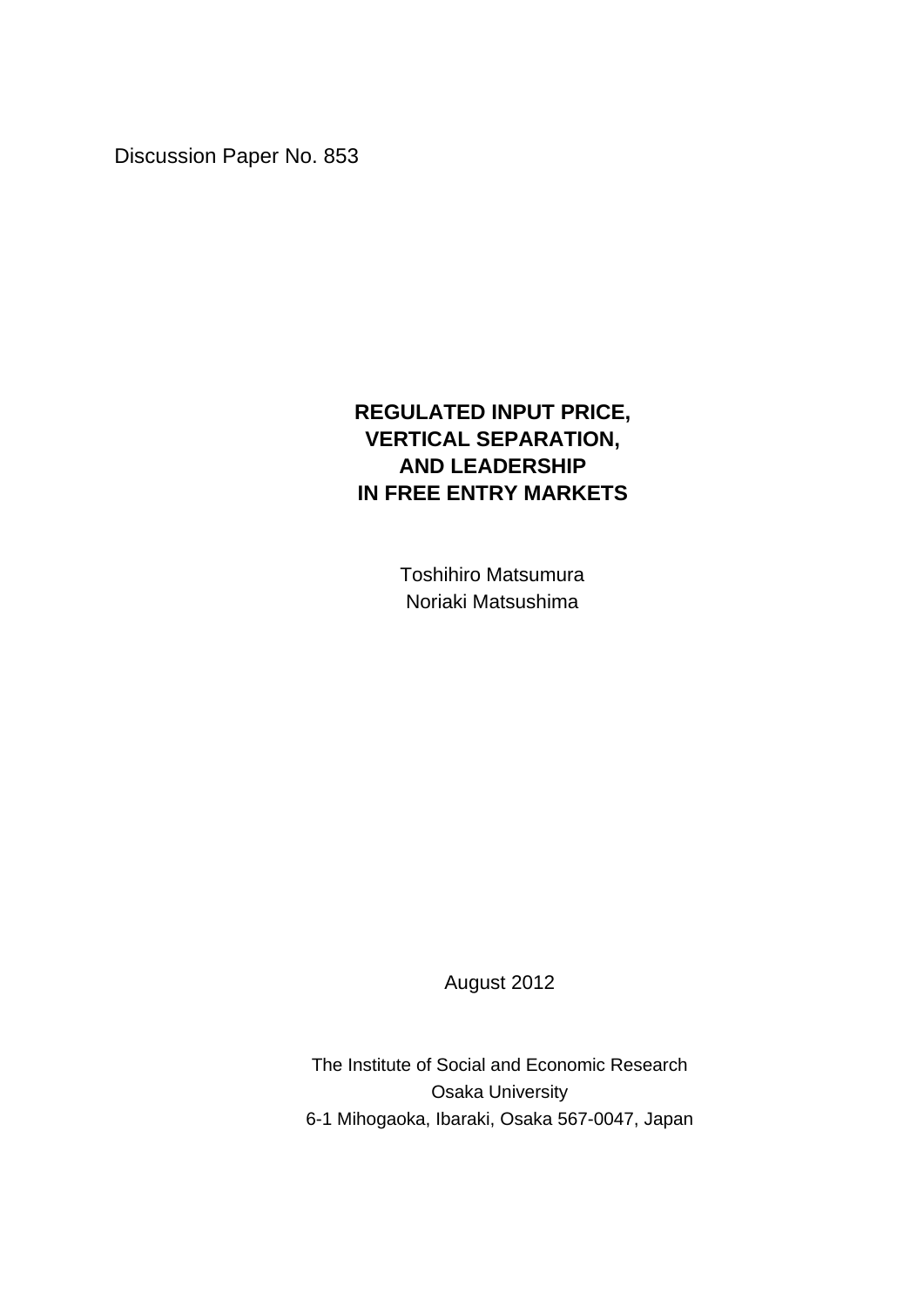# **Regulated input price, vertical separation, and leadership in free entry markets**<sup>∗</sup>

Toshihiro Matsumura†

Institute of Social Science, The University of Tokyo

Noriaki Matsushima‡ Institute of Social and Economic Research, Osaka University

August 9, 2012

#### **JEL classification numbers:** L51, L13

**Key words:** network industry, access charge, manipulation of accounting, regulation

<sup>∗</sup>The authors gratefully acknowledge financial support from a Grant-in-Aid for Basic Research from the Japanese Ministry of Education, Science and Culture. Needless to say, we are responsible for any remaining errors.

<sup>†</sup>Toshihiro Matsumura, Institute of Social Science, The University of Tokyo, Hongo 7-3-1, Bunkyo, Tokyo 113-0033, Japan. E-mail: matsumur@iss.u-tokyo.ac.jp

<sup>‡</sup>Corresponding author: Noriaki Matsushima, Institute of Social and Economic Research, Osaka University, Mihogaoka 6-1, Ibaraki, Osaka 567-0047, Japan. Phone: +81-6-6879-8571. E-mail: nmatsush@iser.osakau.ac.jp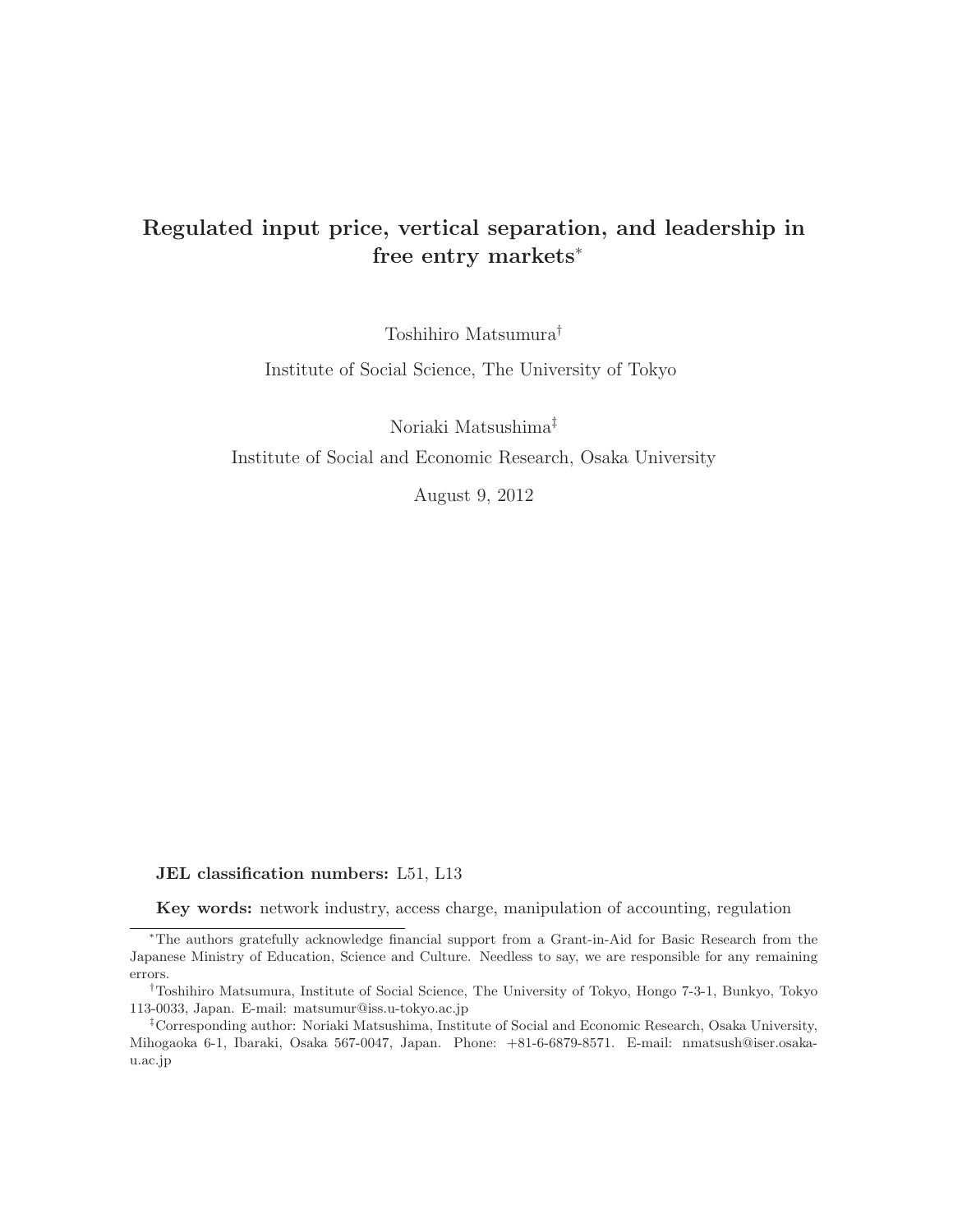#### **Abstract**

We examine incentives of bottleneck facility holders to manipulate access charge accounting in free entry downstream markets. We consider the situation wherein one firm holds an upstream bottleneck facility and new entrants use it at the regulated price (access fee) to provide final products. The bottleneck facility holder affects the regulated input price. We investigate how vertical separation affects the incentive for manipulation and the resulting input price. We find that the results depend on whether the incumbent is the Stackelberg leader in the product market. If the incumbent cannot take leadership in the product market and faces Cournot competition, vertical separation reduces the incentive for manipulation and the resulting input price. The opposite result is derived when the incumbent can take leadership in the product market.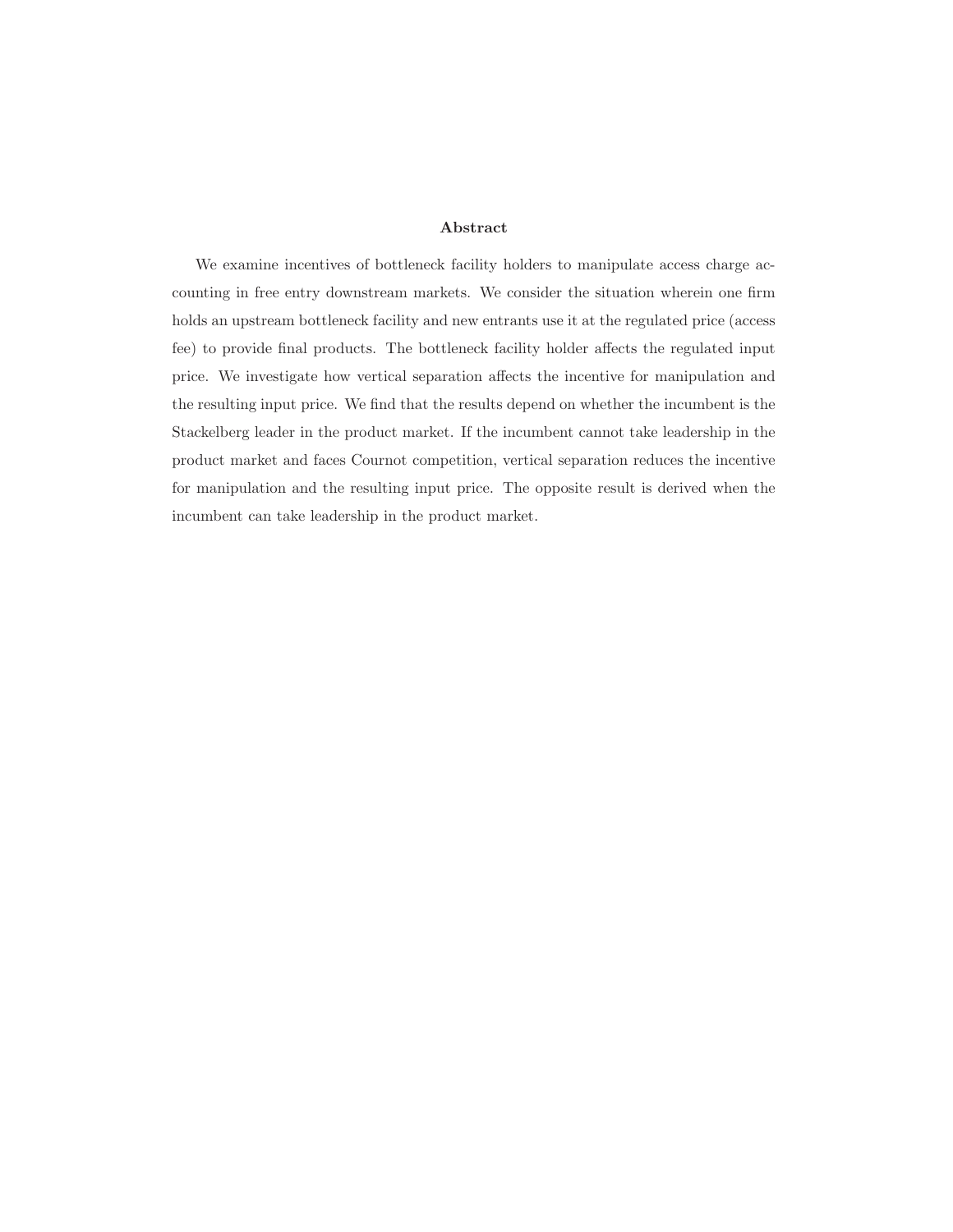## **1 Introduction**

Competition between a firm holding essential facilities (usually a dominant firm) and firms not holding them has been widely observed in many industries such as overnight delivery, telecommunications, electric power, and natural gas distribution. In particular, dominant firms in Japan are not vertically separated in the telecommunications, electric power, and gas distribution industries. Dominant firms were previously legal monopolists, and they have competed against new entrants since the liberalization of these markets. In these network industries, new entrants pay an access fee to the dominant firms. This access fee affects the new entrants' marginal costs and thus significantly affects the performance of the markets.

The access fee is typically regulated by the government. Considerable literature on the desirable and/or existing rules for levying the access charge, such as the efficient component pricing rule (ECPR), the total element long-run incremental cost (TELRIC), and a historical cost approach, exists;<sup>1</sup> moreover, charges based on the costs of essential facilities are currently levied all over the world. For example, in Japan, TELRIC has been adopted by traditional local telecommunications, while the historical cost approach has been adopted in the optical fiber networks, electric power, and natural gas distribution industries. In the EU, although the rules are different for different countries, cost-based approaches have been adopted in most industries and in most countries.

In practice, however, firms often influence the regulated input price (access charge) by manipulating the accounting costs, whereas in principle, the rule for calculating the access charge is determined by a neutral government and there is no room for manipulation.<sup>2</sup> For instance, using a dataset on state campaign contributions by telecommunications companies in

<sup>&</sup>lt;sup>1</sup> For a general description of the access charge, see Vogelsang (2003) and Rey and Tirole (2007). See also Laffont and Tirole (1994), Economides and White (1995), Hausman (1997), Armstrong and Vickers (1998), Ida (2001), Sappington (2006), and Higgins and Mukherjee (2010). Further, see Hori and Mizuno (2006), Mizuno and Shinkai (2006), Ida and Anbashi (2008), and Gautier and Mitra (2008) for the dynamic efficiency of access charge rules.

<sup>2</sup> For discussions on these activities in the general context of regulation policies, see Viscusi *et al.* (2005).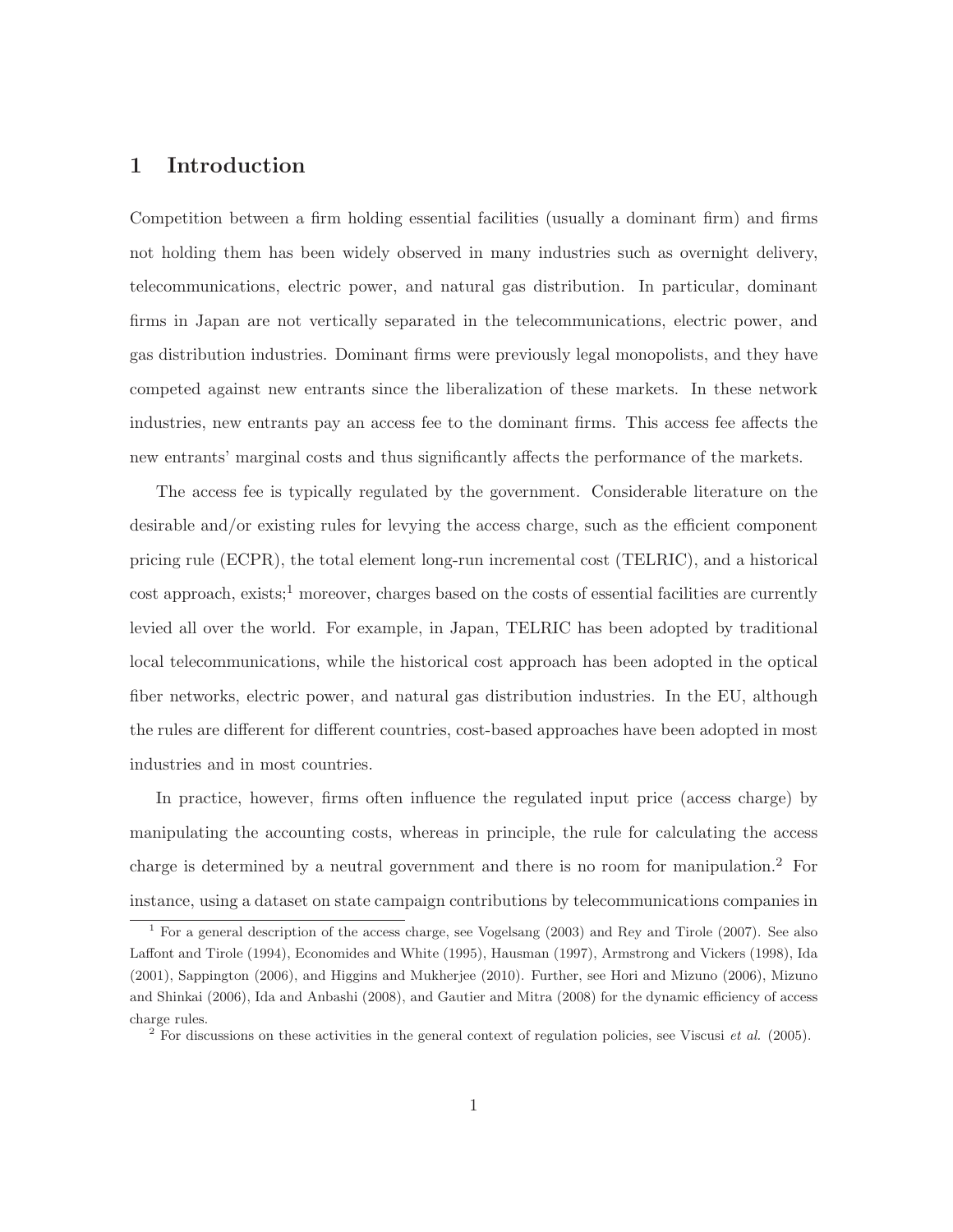the United States, de Figueiredo and Edwards (2007) find that there is a correlation between the relative levels of contributions by firms and the level of local loop prices (regulated access prices). In Japan, integrated gas companies insisted that the costs of vaporizers and pumps of liquidated natural gas (LNG) tanks should be included in the access charge accounting for gas distribution pipeline networks. They made substantial efforts to rationalize their argument in front of the Gas Energy Committee of the Advisory Committee for Natural Resource and Energy, the agency that determines the rules for access charge accounting. These companies succeeded in persuading the committee to adopt a resolution to include these costs in the access charge and maintained that resolution for more than 15 years. Similar instances have been widely observed in the telecommunications and electric power distribution industries in Japan. In this paper, we consider a situation wherein the access charge is influenced by the firms holding the bottleneck facilities.<sup>3</sup>

Another important policy topic is whether dominant firms should be allowed to hold essential facilities. Vertical separation is always an important policy issue in this field, and legal and ownership unbundling has been widely observed, especially in the EU. It is often insisted that vertical separation is beneficial because it deters manipulation by vertically integrated firms.

In this paper, we discuss the means by which vertical separation affects the regulated input price. First, we formulate a model in which n firms (firm 1, firm 2,..., firm n) compete in a final product market and one monopoly input supplier, firm 0, holds an essential facility. The number of firms is endogenously determined (free entry market). Firm 1 is the incumbent firm (formerly legal monopolist). We compare two situations: firms 0 and 1 are vertically integrated (vertical integration case) and no firm is vertically integrated (vertical separation case). We also consider the two cases concerning the leadership of the incumbent firm, firm 1. One is the Stackelberg model in which firm 1 can commit to the output level before the entry

<sup>3</sup> Baron (2001) emphasizes the importance of those nonmarket strategies including lobbying, self-regulation, and corporate social responsibility.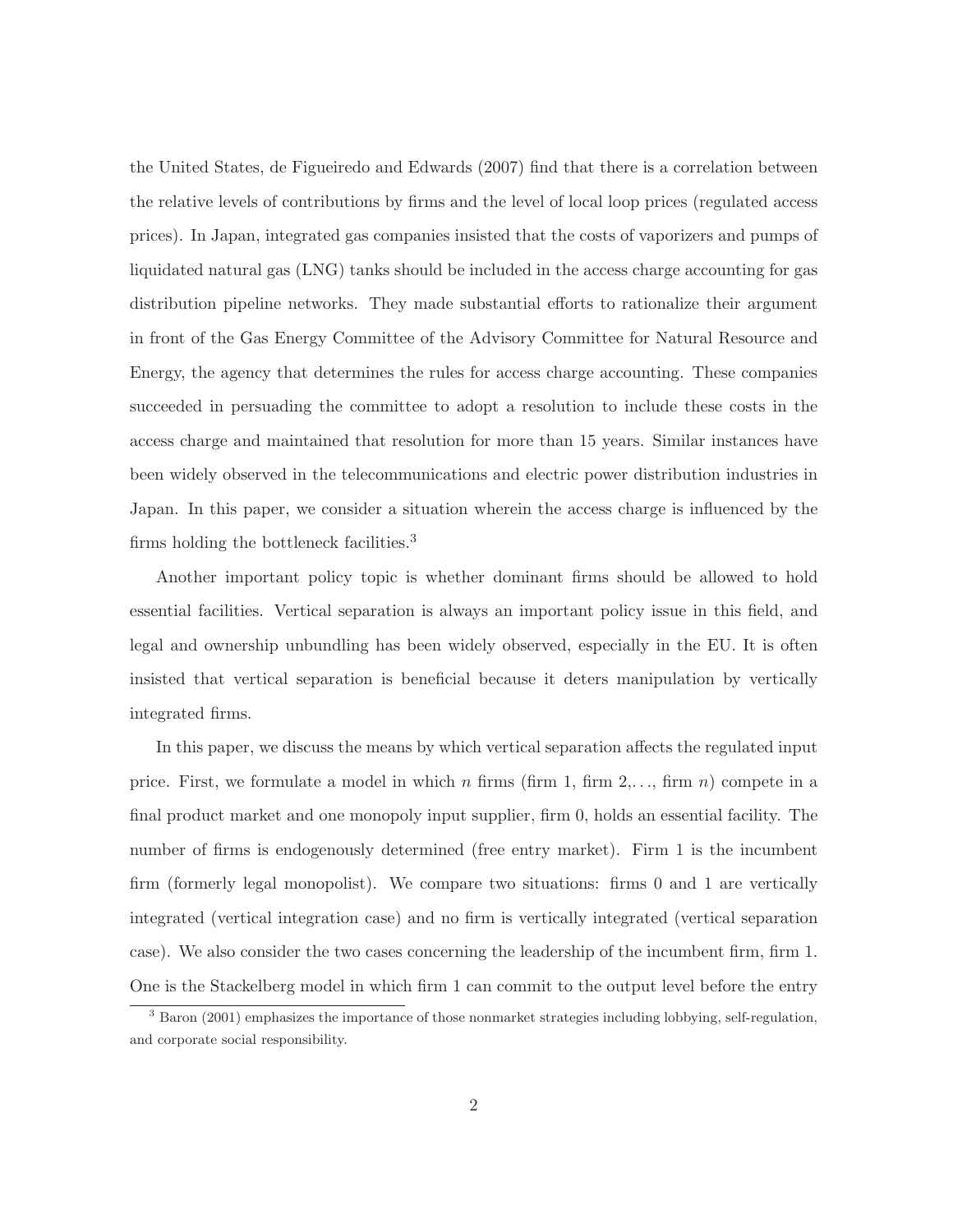of new entrants (firm  $2, \ldots$ , firm n), and the other is Cournot model in which all downstream firms (firm 1, firm  $2, \ldots$ , firm n) produce independently.

Whether the existing incumbent firm takes leadership in the downstream market is an important matter in deregulated industries. In some cases, the historically incumbent firms have dominant positions (Weisman (1995), Sarmento and Brandão (2007)), implying that those incumbent firms take leadership in the downstream markets; thus, considering Stackelberg competition is reasonable for researchers. In other cases, such incumbent firms do not have significant market shares (Beard et al. (2001)), implying that considering Cournot competition is reasonable for researchers. The difference between the market positions of historically incumbent firms crucially depends on how to deregulate those former regulated markets, entry conditions, technological properties, and so on. We therefore think that comparing the two competition modes (Cournot and Stackelberg) is important in the context of deregulated markets.

We find that the effect of vertical separation crucially depends on whether the incumbent firm takes leadership in the product market. If the incumbent cannot take leadership at the product market, vertical separation reduces the incentive for manipulation of accounting and thus reduces the resulting regulated input price. On the contrary, if the incumbent can take leadership at the product market, vertical separation increases the incentive for manipulation and thus raises the input price. Thus, to reduce the manipulation and to stimulate new entries by vertical separation, eliminating the leadership position by the incumbent is important.

We explain why Cournot and Stackelberg yield opposite policy implications for the vertical separation policy. First, consider the Cournot competition (where the incumbent, firm 1, cannot take leadership). Under vertical integration, an increase in the input price reduces other firms' outputs and thus increases firm 1's output. This production substitution increases the profit of firm 1, and thus firm 0, the holder of bottleneck facility, has a stronger incentive to manipulate the input price because firm 0 maximizes the joint profits of firms 0 and 1 under vertical integration. This effect disappears under vertical separation. This is why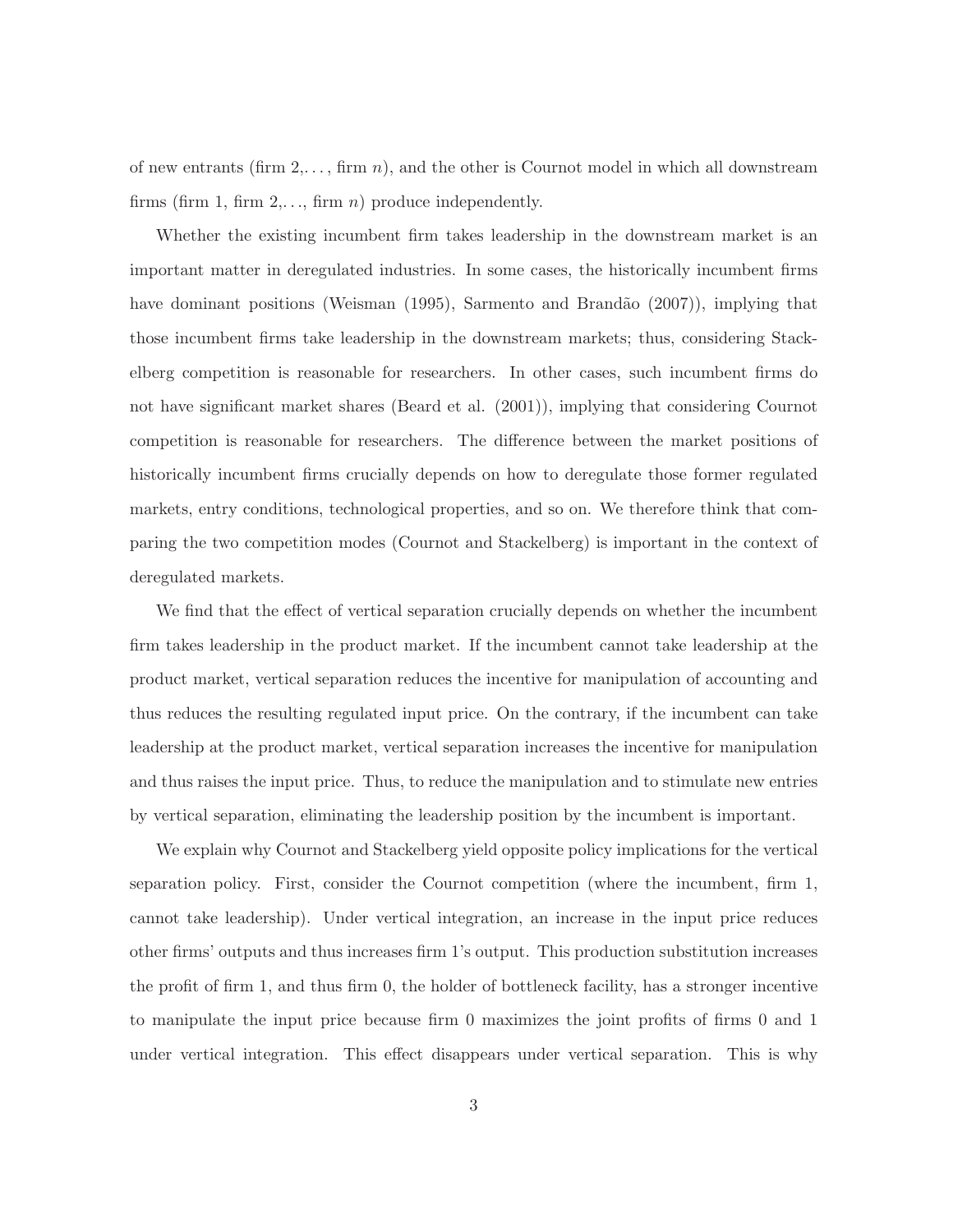vertical integration stimulates the manipulation by firm 0. Next, consider the Stackelberg competition (where the incumbent, firm 1, can take leadership). As discussed in Etro (2006), the incumbent produces aggressively, regardless of the input price. Thus, in contrast to the Cournot case, the strategic effect of raising the input price disappears under vertical integration. On the other hand, an increase in the input price reduces the output and the profit of firm 1, but firm 0 does not take this reduction into account under vertical separation. Thus, firm 0 has a stronger incentive to raise the input price. This is why vertical separation stimulates the manipulation under Stackelberg competition.

We review related papers. There are two research lines that are closely related to our paper. One is the literature on strategic commitment in free entry markets. Etro (2006, 2007) clearly shows that the incumbent leader engages in aggressive strategic behavior to restrict new entries in free entry markets in a general context. He derives many important policy implications in the context of competition policies.<sup>4</sup> We introduce this strategic behavior in the context of vertical separation/integration policy and regulated input prices. The entry restrictions in markets with a bottleneck facility have been significantly weakened. We observe the new entry of private firms in these markets such as the electric power, natural gas distribution, and telecommunication markets in many European and Asian countries. Therefore, the analysis of free entry market in this context is quite important.

The other research line is the literature on raising rivals' costs. In the literature on vertically related industries, many works have already pointed out that vertically integrated firms have strong incentives to raise their rivals' costs. Economides (1998) investigates Cournot competition in a downstream market and shows that the vertically integrated firm has an incentive to exclude the rivals through a prohibitive access charge. Mandy and Sappington (2007) show that the vertically integrated firm has an incentive to engage in cost-increasing sabotage regardless of whether there is Cournot or Bertrand competition in the downstream

<sup>4</sup>The literature on strategic behavior in free entry markets and discussions of policy implications has become rich and diverse. See, among others, Brandão and Castro (2007), Davidson and Mukherjee (2007), Etro (2008, 2011), Ino and Matsumura (2010, 2012), Marjit and Mukherjee (2008), and Mukherjee and Mukherjee (2008).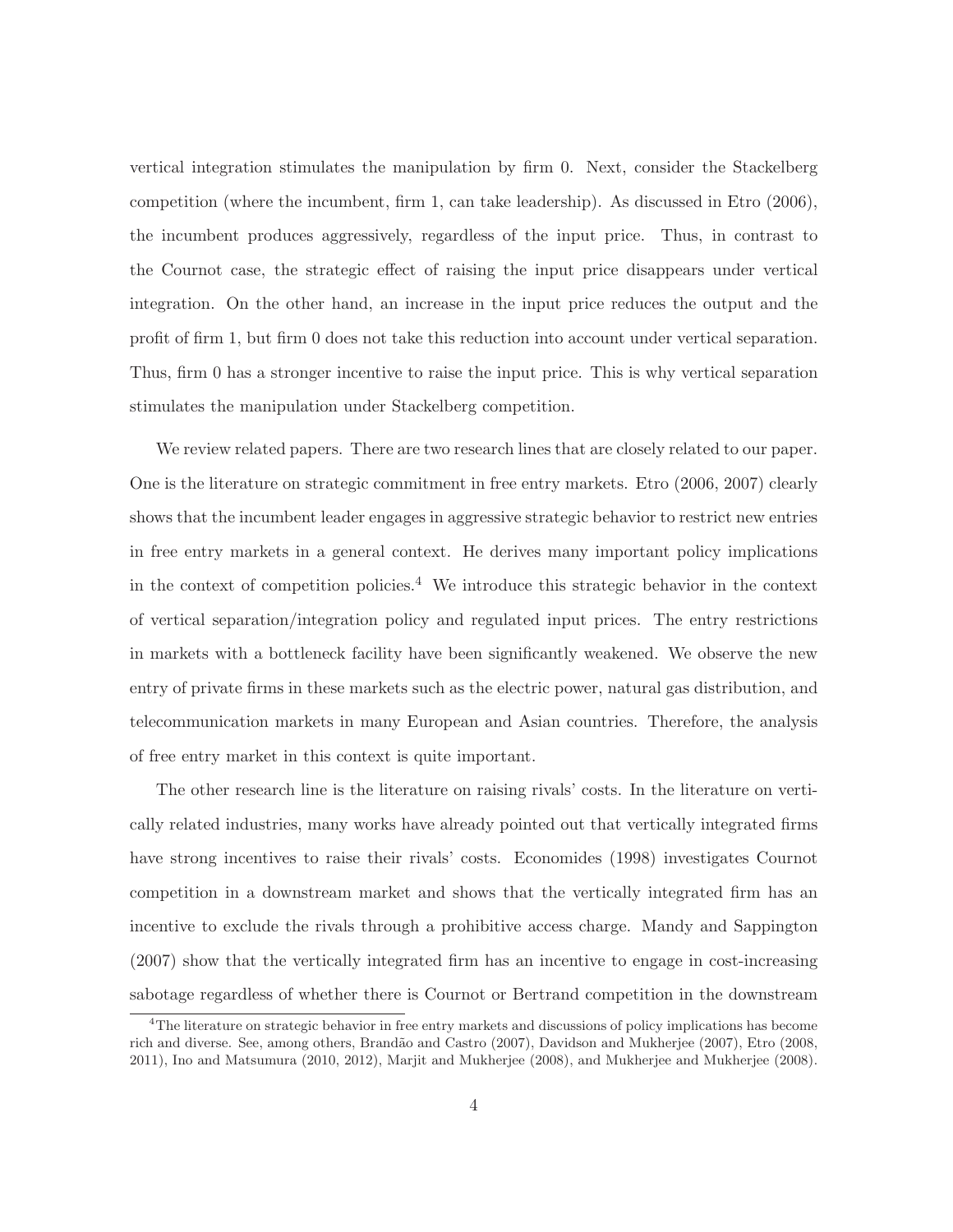market, but has a weak (strong) incentive to engage in demand-reducing sabotage when there is Bertrand (Cournot) competition. The discussions on increasing the rivals' costs and costincreasing sabotage in this context are also provided by Beard *et al.* (2001) (see also the papers cited by them). Bustos and Galetovic (2009) discuss a case in which a bottleneck monopoly endogenously determines its vertical structure (integration or separation) and the degree of sabotage. Our paper differs in two crucial ways from these works. Under vertical separation, the upstream firm has no incentive to engage in sabotage activities because these activities never increase the revenue and thus the profits of the upstream firm. On the contrary, raising the regulated input price raises the profit of the upstream firm, and thus the upstream firm has an incentive to raise the input price even under vertical separation. Another and more important difference is that all works mentioned above assume that the number of firms is given exogenously, whereas we consider free entry markets.

The remainder of this paper is organized as follows. Section 2 formulates the model. Section 3 presents the result under Cournot competition. Section 4 presents the result under Stackelberg competition. Section 5 checks the robustness of the result in Section 4. Section 6 concludes the paper.

## **2 The model without leadership**

In this section, we formulate a model wherein downstream firms face Cournot competition in the final product market. We consider two cases: (1) A vertically integrated firm holding a bottleneck facility exists (vertical integration); (2) The government undertakes vertical separation of the firm holding the bottleneck facility (vertical separation).

We consider an oligopoly model. Firm 0 holds a bottleneck facility. Firm 1 is the incumbent firm and firm  $i$   $(i = 2, ..., n)$  is a new entrant. The number of new entrants is endogenously determined by the free entry condition discussed below. Firm  $i$   $(i = 1, ..., n)$ uses the bottleneck facility held by firm 0 and pays  $fy_i$  to firm 0, where  $f$  is the input price (per unit access fee of the bottleneck facility) and  $y_i$  is firm i's output. We assume that the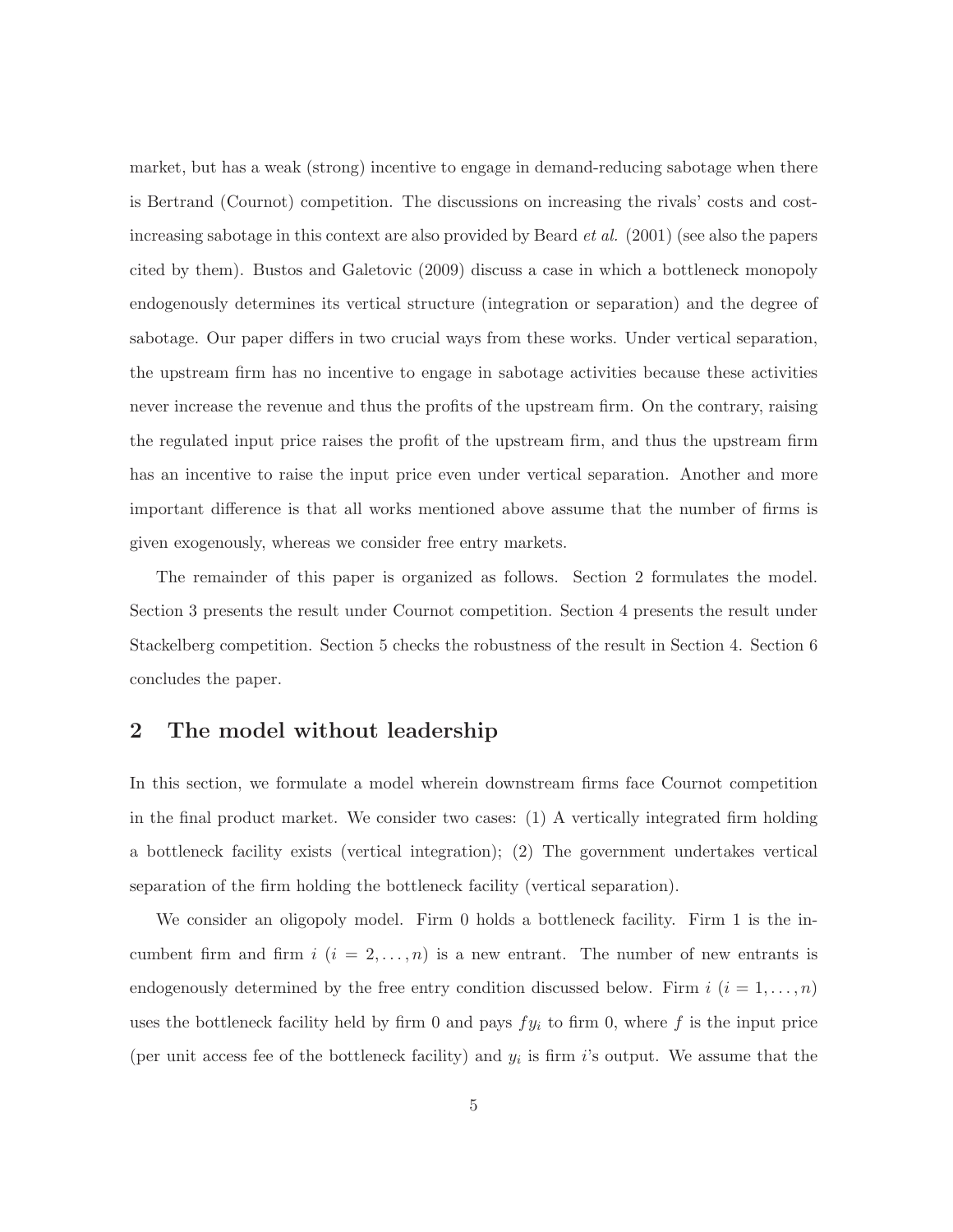marginal production cost is constant, common among firms, and normalized to zero (except for the access fee).

In the first stage, the input price (access fee) f is determined. Let  $M(f)$  denote firm 0's costs for manipulation of the access charge accounting. We implicitly assume that the input price is zero if firm 0 does not make any effort. That is, the input price is regulated but can be affected by firm 0's efforts.

In the second stage, given the input price,  $f$ , new entrants determine whether to enter the market.

In the third stage, firms engage in Cournot competition. Firm  $i$   $(i = 1, \ldots, n)$  independently produces perfectly homogeneous products for which the market demand function is given by  $p(Y)$ , where Y is the total output of the firms (price as a function of quantity). We assume that  $p' < 0$ . We also assume that  $p''y_i + p' < 0$  for all  $y_i \le Y$  so as to ensure that the reaction curve at the Cournot competition stage is downward sloping (strategic substitute). The profits of firms 0 and *i* are given as

$$
\pi_0 = f \sum_{j=1}^n y_j - M(f), \quad \pi_i = (p(Y) - f)y_i - K \ (i = 1, ..., n), \tag{1}
$$

where  $K > 0$  is the entry cost. We assume that  $M'(f) \geq 0$  and that  $M''(f) > 0$  in order to ensure the concavity of firm 0's payoff function. We assume that  $M'(0) = 0$  in order to ensure interior solutions in the first stage. We also assume that the number of new entrants is strictly positive under the Cournot competition.

### **3 Equilibrium outcome without leadership by the incumbent**

#### **3.1 Vertical integration**

First, we consider the vertical integration case, that is, firms 0 and 1 are integrated vertically and maximize their joint profits.

Consider the third stage. From (1), the first-order conditions of the firms in the third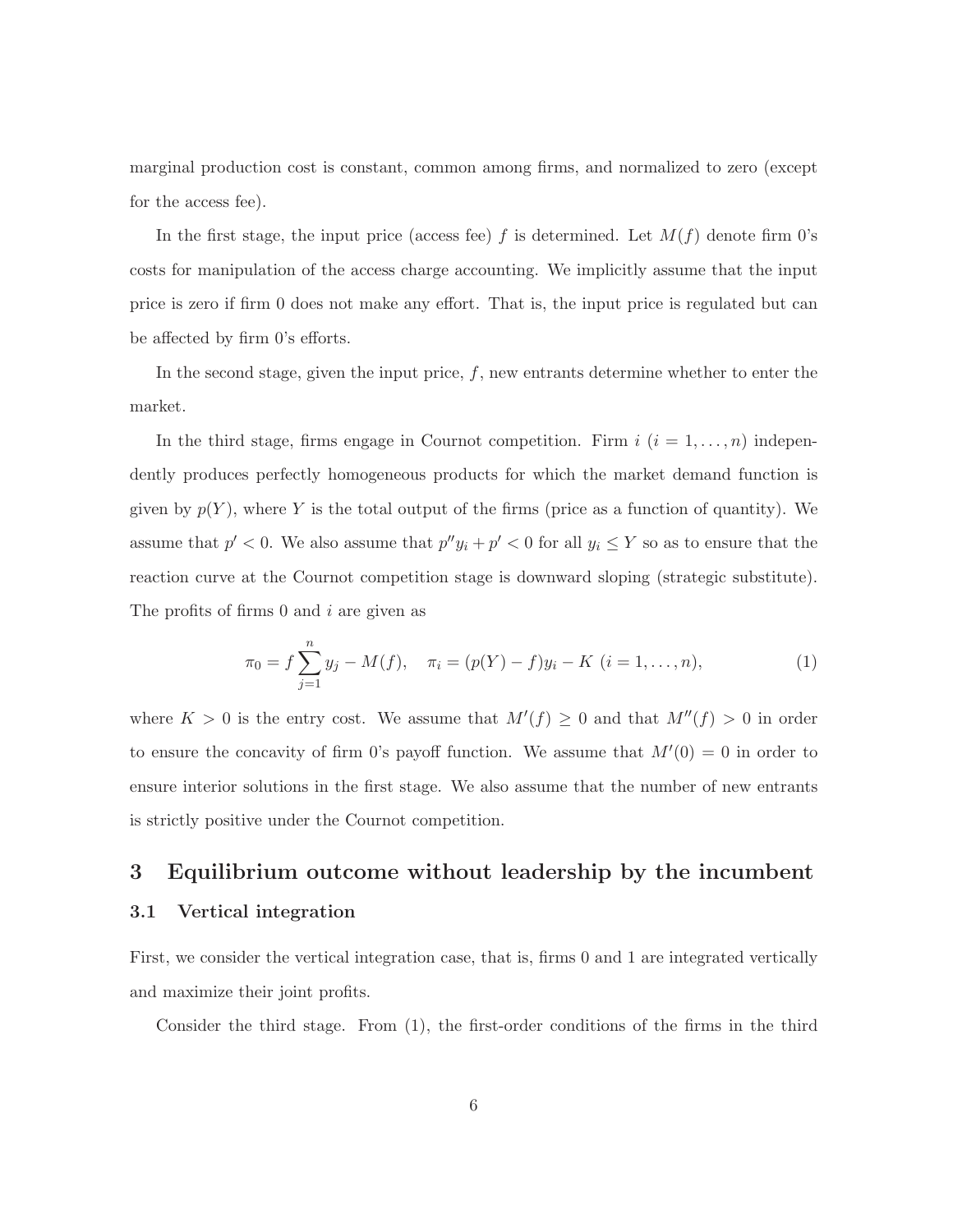stage are given by

$$
p + p'y_1 = 0, \t\t(2)
$$

$$
p + p'y_i - f = 0, \ (i = 2, 3, ..., n). \tag{3}
$$

In the second stage, the free entry condition (zero-profit condition) must hold for  $i = 2, ..., n$ :

$$
(p(Y) - f)y_i = K.
$$
\n<sup>(4)</sup>

These three conditions in  $(2)$ ,  $(3)$ , and  $(4)$  yield the equilibrium outcome given the regulated input price  $f$ . We investigate how a change in the input price affects the equilibrium outcome. The total differentials of these three conditions are given as

$$
(p''y_1 + 2p')dy_1 + (n - 1)(p''y_1 + p')dy_i + y_i(p''y_1 + p')dn = 0,(p''y_i + p')dy_1 + ((n - 1)p''y_i + np')dy_i + y_i(p''y_i + p')dn = df,p'y_idy_1 + (n - 2)p'y_idy_i + y_i^2p'dn = y_idf,
$$
(5)

where we use  $p - f = -p'y_i$  in (3) to derive the last equation in (5). These equations in (5) yield

$$
\frac{dy_1}{df} = -\frac{2(p' + p''y_1)}{p'(2p' + p''y_i)},
$$
\n(6)

$$
\frac{dy_i}{df} = -\frac{p''y_i}{p'(2p' + p''y_i)} \quad (i = 2, ..., n),
$$
\n(7)

$$
\frac{dn}{df} = \frac{4p' + 2p''y_1 + (n-1)p''y_i}{p'y_i(2p' + p''y_i)}.
$$
\n(8)

Because  $y_1 + (n - 1)y_2 = Y$ , we have

$$
\frac{dY}{df} = \frac{dy_1}{df} + (n-1)\frac{dy_i}{df} + \frac{dn}{df}y_i = \frac{2}{2p' + p''y_i} < 0 \ (i = 2, \dots, n). \tag{9}
$$

Note that we have assumed that  $p''y_i + p' < 0$  (condition for strategic substitute) and  $p' < 0$ .

In the first stage, firm 0 chooses  $f$  so as to maximize  $\pi_0 + \pi_1$ . The first-order condition of firm 0 is

$$
\frac{d(\pi_0 + \pi_1)}{df} = Y + \frac{2f}{2p' + p''y_i} + \frac{y_i(2p' + p''y_1)}{2p' + p''y_i} - M'(f) = 0,\tag{10}
$$

where  $i \neq 1$ .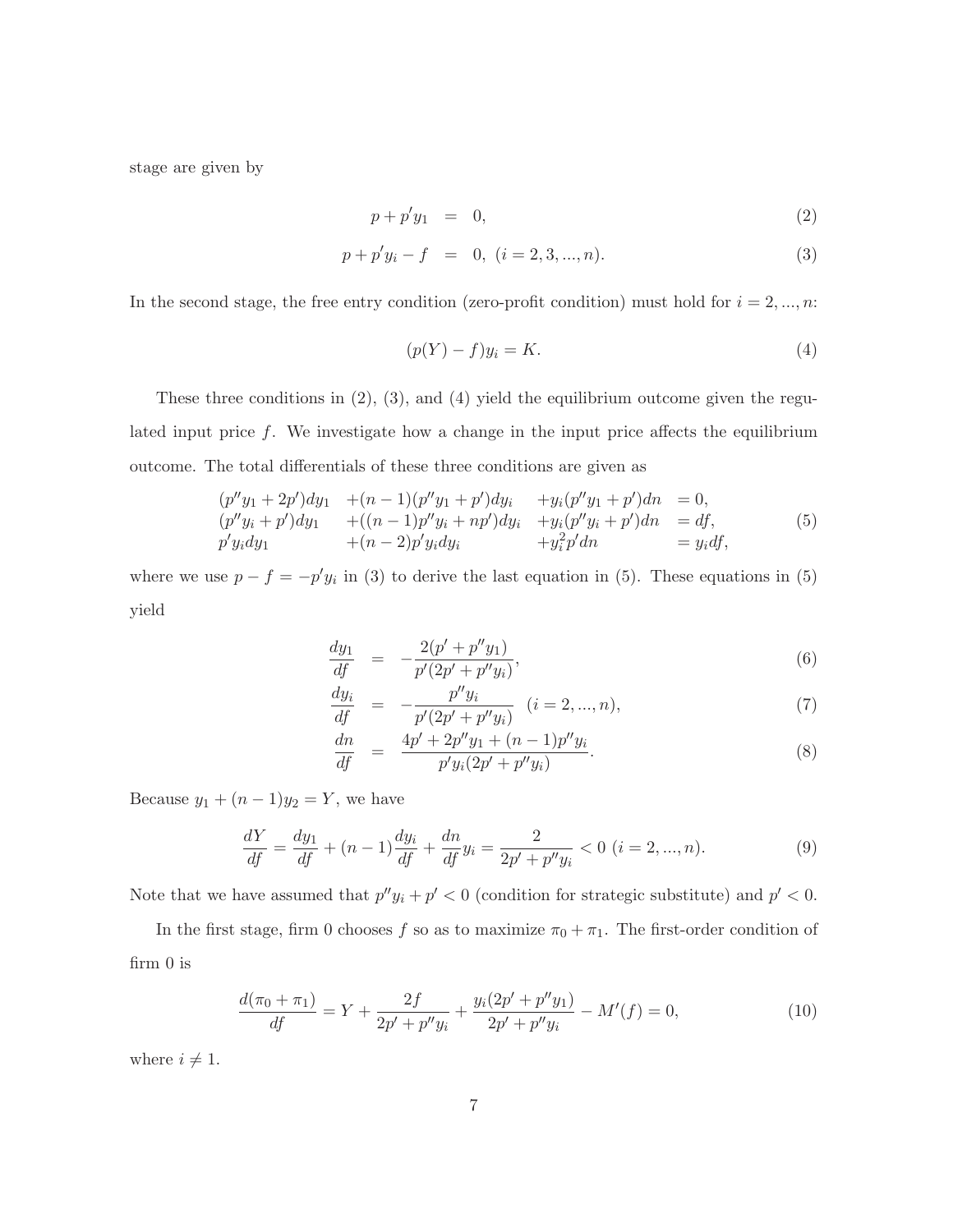#### **3.2 Vertical separation**

Second, we consider the vertical separation case, that is, firm 0 maximizes  $\pi_0$  with respect to f and firm 1 maximizes  $\pi_1$  with respect to  $y_1$ .

Consider the third stage. The first-order conditions of the downstream firms in the third stage are given by

$$
p(Y) + p'(Y)y_i - f = 0, \quad (i = 1, 2, ..., n).
$$
\n(11)

In the second stage, due to the free entry condition, equation (4) holds.

These two conditions in (4) and (11) yield the equilibrium outcome given the regulated input price  $f$ . We investigate how a change in the input price affects the equilibrium outcome. The total differentials of these two conditions in (4) and (11) are given as

$$
(np''y_i + (n+1)p')dy_i + y_i(p''y_i + p')dn = df(n-1)p'y_idy_i + y_i^2p'dn = y_idf.
$$
 (12)

From the equations in (12), we have

$$
\frac{dy_i}{df} = -\frac{p''y_i}{p'(2p' + p''y_i)},
$$
\n(13)

$$
\frac{dn}{df} = \frac{2p' + np''y_i}{p'y_i(2p' + p''y_i)}.
$$
\n(14)

From these results, we have

$$
\frac{dY}{df} = n\frac{dy_i}{df} + \frac{dn}{df}y_i = \frac{2}{2p' + p''y_i} < 0. \tag{15}
$$

Firm 0 maximizes  $\pi_0$  with respect to f. The first-order condition is

$$
\frac{d\pi_0}{df} = Y + f\frac{dY}{df} - M'(f) = Y + \frac{2f}{2p' + p''y_i} - M'(f) = 0.
$$
\n(16)

#### **3.3 Comparison**

We now investigate how vertical separation affects the equilibrium outcomes under Cournot competition. Let the superscripts "IC" and "SC" denote the equilibrium outcomes under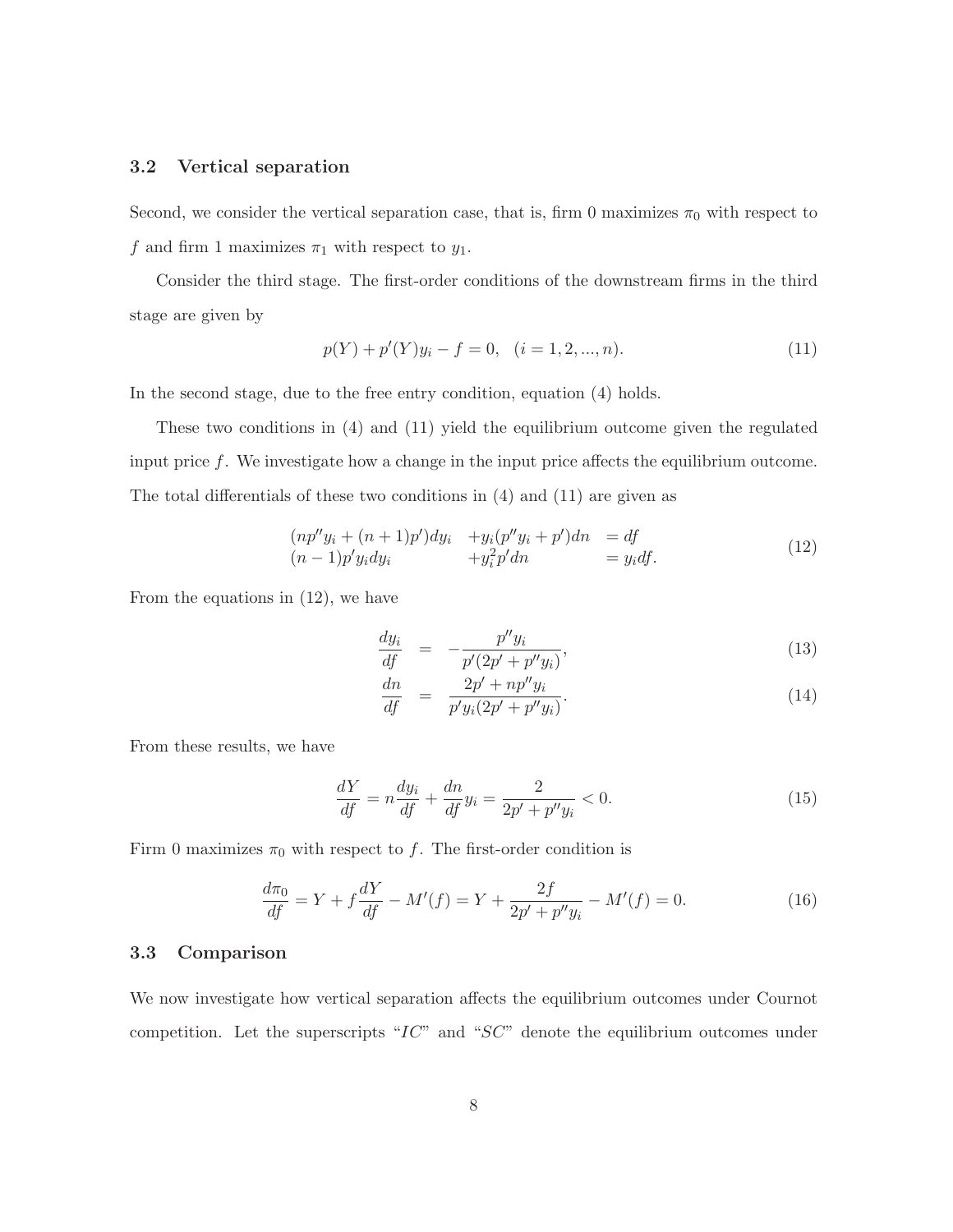vertical integration and under vertical separation, respectively  $(I, S, \text{ and } C \text{ indicate Integra-}$ tion, Separation, and Cournot competition, respectively).

**Lemma 1** *Consider the equilibrium outcomes in the second stage given* f*. Then, for all* f*,* (*i*)  $y_i^{IC}(f) = y_i^{SC}(f)$  (*i* = 2, 3, ..., *n*), (*ii*)  $Y^{IC}(f) = Y^{SC}(f)$  *and*  $p^{IC}(f) = p^{SC}(f)$ *, and* (*iii*)  $Y^{SC}(f)$  *is decreasing in f.* 

**Proof** See the Appendix.

Lemma 1 states that the type of vertical structure does not affect the total output and thus does not affect the consumer surplus at the free entry market. Because the type of vertical structure does not affect the total output under a given input price  $f$ , it does not affect firm 0's profit. However, the type of vertical structure affects the profit of firm 1. Thus, it affects the equilibrium level of f.

**Proposition 1** *Without the leadership by firm 1, vertical separation reduces the input price and increases consumer surplus.*

**Proof** See the Appendix.

Proposition 1 states that vertical separation reduces the incentive of firm 0 for manipulation and thus reduces the resulting input price. An increase in the input price improves the competitive advantage of firm 1 and increases the joint profits of firms 0 and 1. Such a strategic incentive disappears when the two firms are separated. This is why vertical separation reduces the input price. From Lemma 1(iii), this reduction in the input price increases the total output, which benefits consumers.

In the next section, we show that this result does not hold if the incumbent firm, firm 1, can take Stackelberg leadership in the production market.

### **4 Equilibrium outcomes with leadership by the incumbent**

In this section, we consider the situation in which the incumbent firm, firm 1, is the Stackelberg leader. We follow the standard model formulation of leadership in free entry markets discussed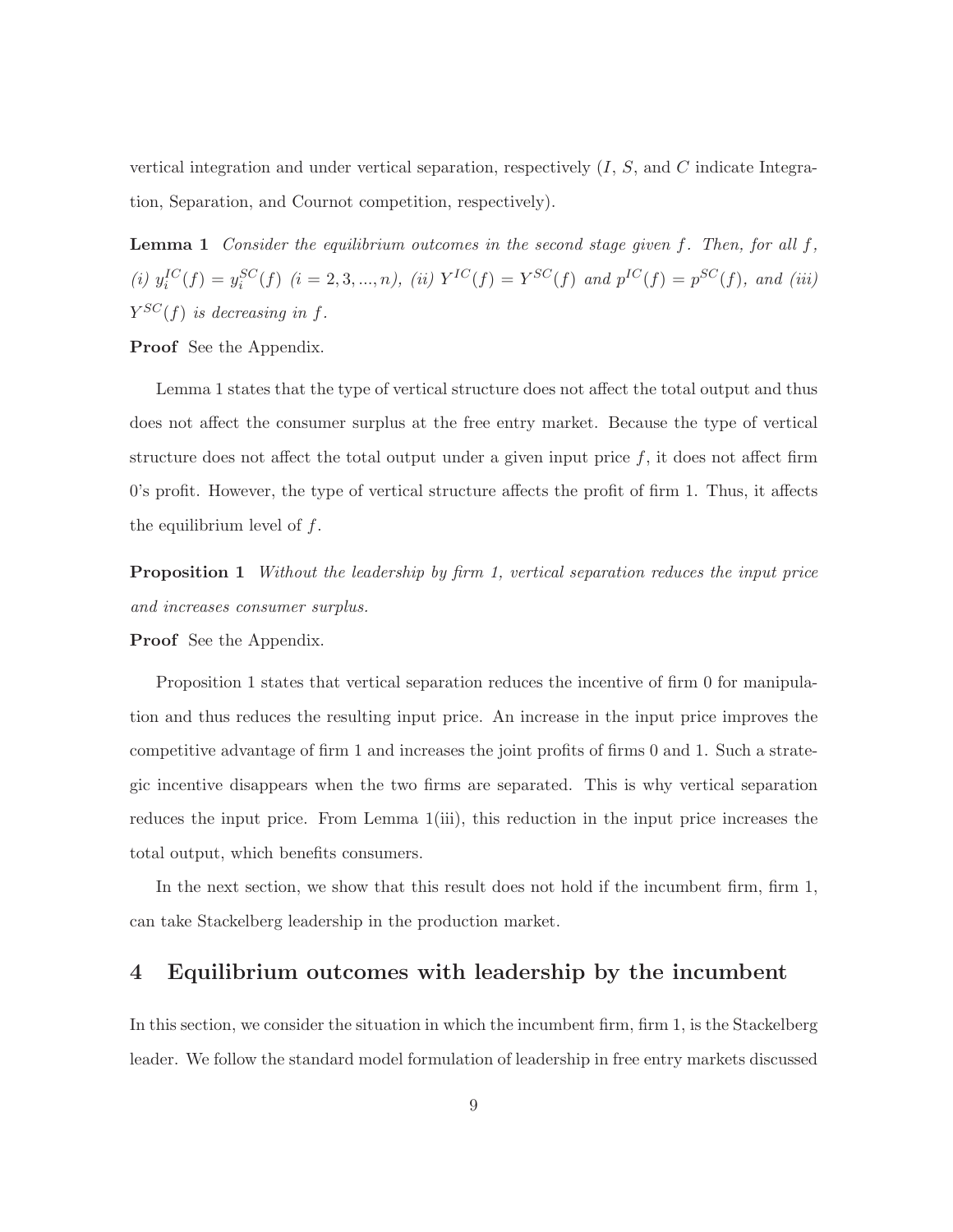in Etro (2006, 2007). In the first stage, the input price  $f$  is determined. In the second stage, firm 1 sets its quantity  $y_1$ . In the third stage, given f and  $y_1$ , new entrants determine whether to enter the market. Finally, those entrants simultaneously choose their outputs.

Consider the third and the fourth stages. The first-order conditions of entrants and the free entry condition are the same as in the previous section. Given  $f$  and  $y_1$ , these two conditions yield the equilibrium number of new entrants and the output of each new entrant. We discuss how  $y_1$  affects these two variables. Let the superscripts "IL" and "SL" denote the equilibrium outcomes under vertical integration and under vertical separation, respectively  $(I, S, \text{ and } L)$ indicate Integration, Separation, and the Leadership by the incumbent, respectively).

**Lemma 2** *Consider the subgame given* f and  $y_1$ *. Regardless of* f and  $y_1$ *, as long as*  $n > 0$ *,*  $(i)$   $y_i^{IC}(f) = y_i^{SC}(f) = y_i^{IL}(f) = y_i^{SL}(f)$   $(i = 2, 3, ..., n)$ ,  $(ii)$   $Y^{IC}(f) = Y^{SC}(f) = Y^{IL}(f) = Y^{IL}(f)$  $Y^{SL}(f)$  *and*  $p^{IC}(f) = p^{SC}(f) = p^{IL}(f) = p^{SL}(f)$ *, and (iii)*  $dn/dy_1 = -1/y_2$ *.* **Proof** See the Appendix.

Lemma 2(ii) implies that as long as  $n > 0$ , the total output and the price do not depend on  $y_1$ . Thus, firm 1 serves as a price taker as long as  $n > 0$ . Because the price must be higher than f when  $n > 0$ , firm 1 chooses  $y_1$  to deter the entry of new entrants, resulting in  $n = 0$  under both vertical integration and vertical separation. Firm 1 chooses  $y_1$  such that  $p(y_1) = f + (K/y_2^*)$ , where  $y_2^* = y_2^{IC} = y_2^{SC}$ . That is,  $y_1$  is equal to  $Y^{IC}(f) = Y^{SC}(f)$ . This result has already been shown by Etro (2006) for the situation in which  $f = 0$ . Under these conditions, we obtain the following lemma.

**Lemma 3** *Suppose that firm 1 is the Stackelberg leader. Then, no entry occurs under both vertical separation and vertical integration.*

We now discuss how vertical separation affects the equilibrium input price. Under vertical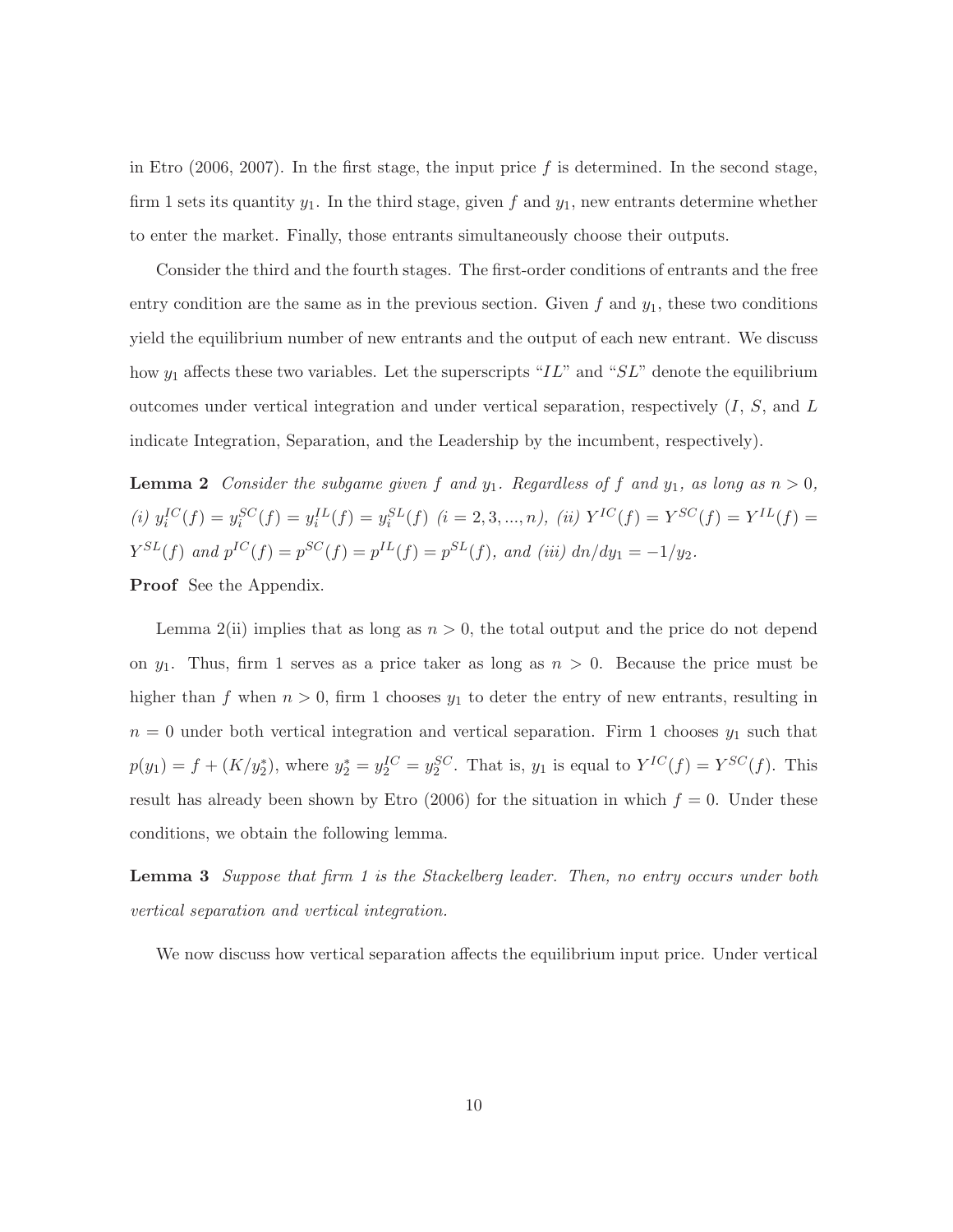integration, firm  $0$  chooses  $f$  to maximize

$$
\pi_0 + \pi_1 = fy_1(f) - M(f) + (p(y_1(f)) - f)y_1(f)
$$
  
=  $p(Y^{IC}(f))Y^{IC}(f) - M(f),$ 

note that  $y_1(f) = Y^{IC}(f)$ . Under vertical separation, it chooses f to maximize

$$
\pi_0 = fY^{IC}(f) - M(f).
$$

From the equations, we have the following proposition.

**Proposition 2** *Under the leadership by firm 1, vertical separation increases the input price and reduces the consumer surplus.*

**Proof** See the Appendix.

This result contrasts with the result in the Cournot case (Proposition 1). Without the leadership by the incumbent in the production market, vertical separation reduces the incentive for manipulation, which reduces the input price. On the contrary, with the leadership by the incumbent, vertical separation stimulates the incentive of firm 0 for manipulation and thus increases the resulting input price. As discussed in Etro (2006), the incumbent produces aggressively, regardless of the input price. In contrast to the Cournot case, the strategic effect of raising the input price disappears under vertical integration. On the other hand, an increase in the input price reduces the output and the profit of firm 1, although firm 0 does not take this reduction into account under vertical separation. Thus, firm 0 has a stronger incentive to raise the input price. This is why vertical separation stimulates the manipulation under Stackelberg competition.

The two propositions indicate that the market structure is a critical determinant of how vertical separation affects the input price. If the incumbent occupies the leadership position and adopts its strategic behavior before new entry, vertical separation is harmful for consumers.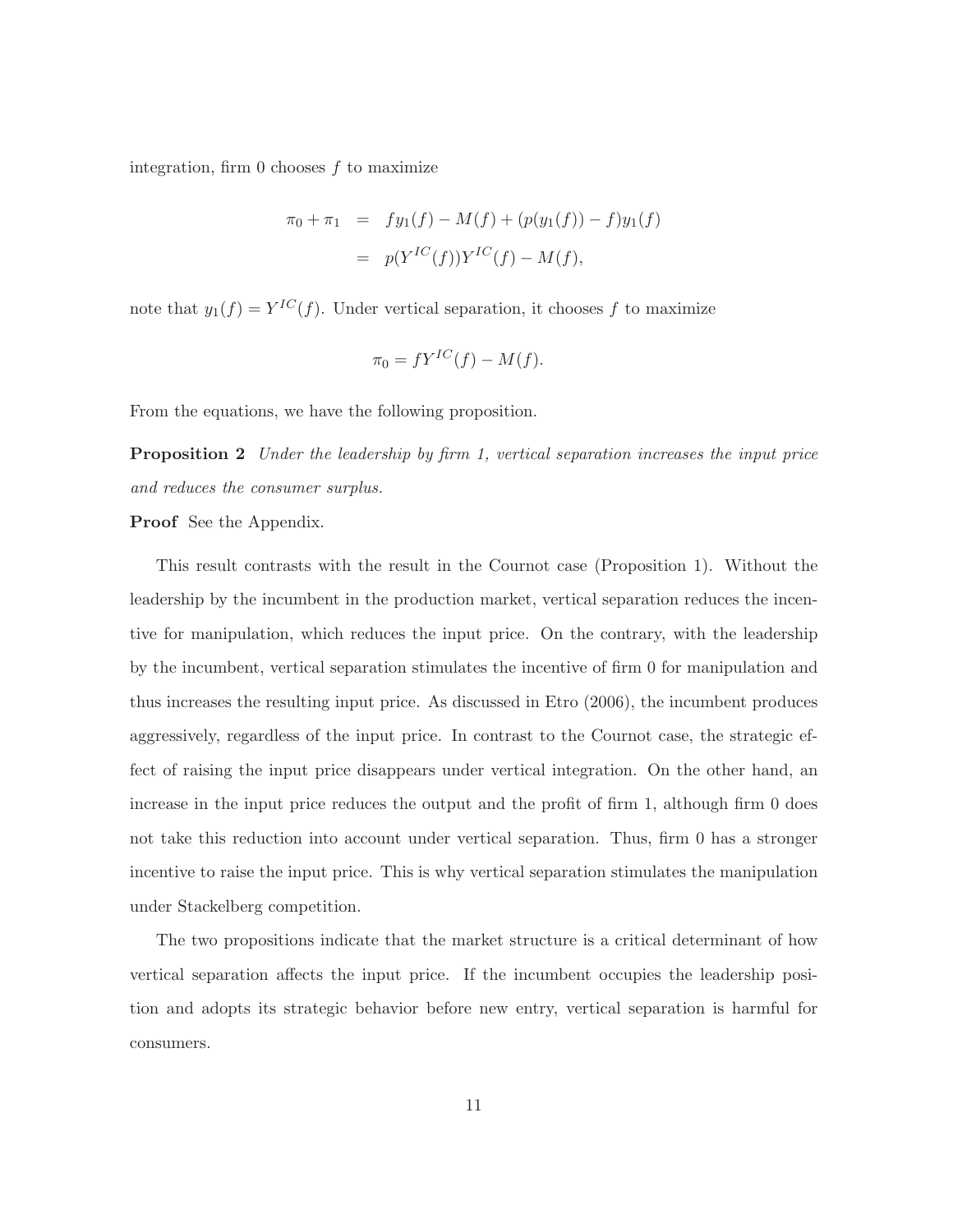Some readers may suspect that the difference between Propositions 1 and 2 comes from the difference between the properties of the solutions, not from whether the incumbent is the Stackelberg leader. No entry occurs in the Stackelberg case (complete entry deterrence, corner solution), although entry does occur (interior solution) in the Cournot case. This difference may be crucial. If we replace the assumption of constant marginal costs with that of increasing marginal costs, entry occurs even in the Stackelberg case. In the next section, we will check the robustness of our results by considering increasing marginal costs.

## **5 Robustness check: Increasing marginal costs case with leadership**

In the previous section, in the Stackelberg case, we have shown that the corner solution (no entry) appears in equilibrium if the marginal costs of the firms are constant. In this section, we consider increasing marginal costs and investigate the situation in which entry occurs even under the leadership by the incumbent. Let  $c(y_i)$  be the common production cost function of firm  $i$   $(i = 1, 2, ..., n)$ . We assume that  $c' > 0$ ,  $c'' > 0$ , and  $c''$  is large in order to ensure an interior solution.

Consider the third and the fourth stages. The first-order condition and the zero-profit condition for each new entrant are, respectively,

$$
(p(Y) - f) + p'(Y)y_i - c'(y_i) = 0,
$$
\n(17)

$$
(p(Y) - f)y_i - c(y_i) = K.
$$
 (18)

From almost the same calculations as in previous sections, we can show that Lemma 2 also holds under increasing marginal costs. We again obtain that the total quantity supplied by firms, Y, does not depend on  $y_1$ . Let  $\tilde{Y}(f)$  denote the total quantity in this game. Firm 1 serves as the price taker as long as  $n > 0$ . Contrary to the previous case, complete entry deterrence  $(n = 0)$  is not optimal for firm 1 because the marginal cost is increasing in quantity. Firm 1 chooses  $y_1$  such that  $p(Y(f))$  is equal to its marginal cost. That is, under both vertical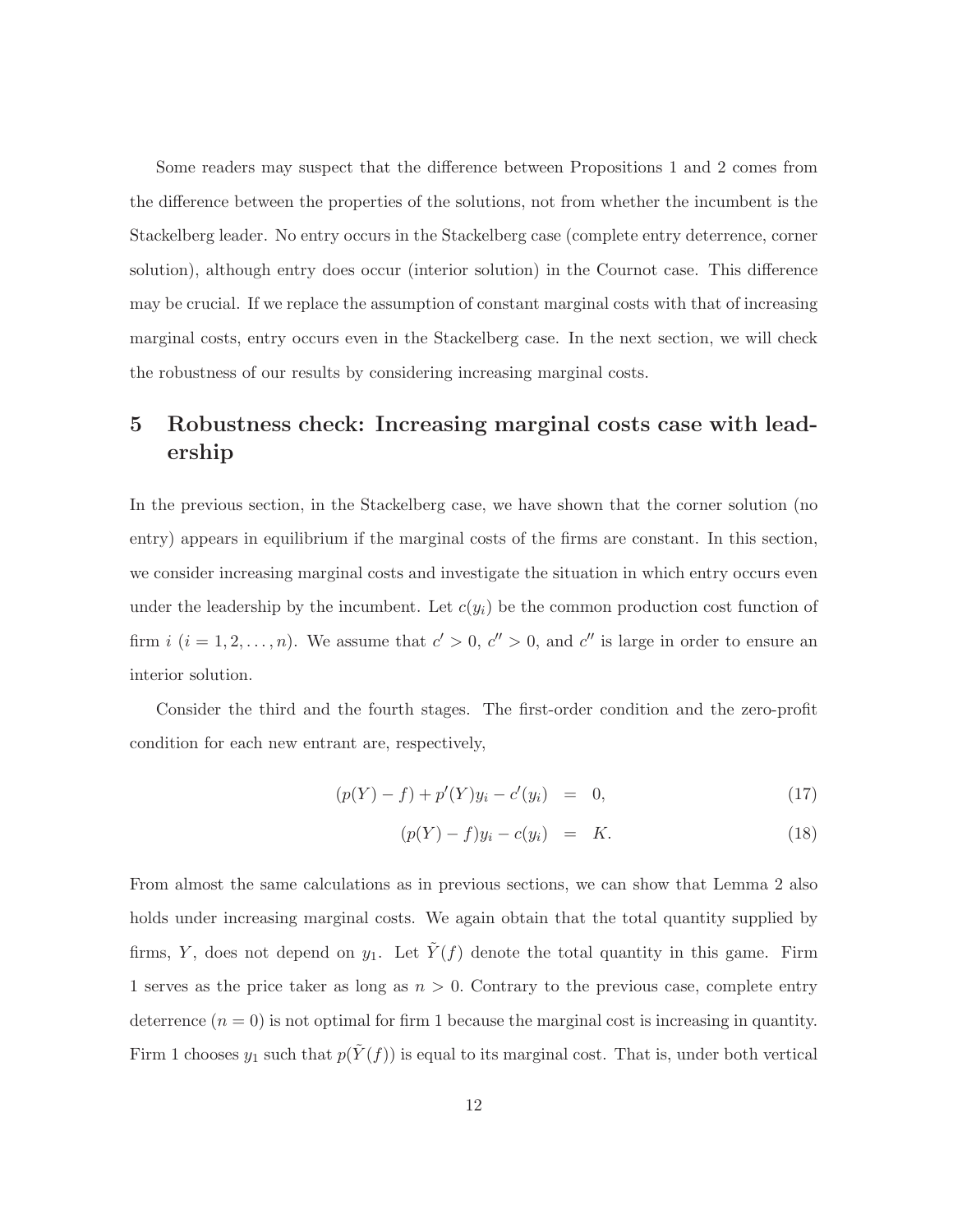integration and vertical separation, firm 1 chooses  $y_1$  such that  $p(\tilde{Y}(f)) = c'(y_1) + f$ . The type of vertical structure again does not affect the optimal output of firm 1. Some readers may think that firm 1's marginal cost is not  $c'(y_1) + f$  but  $c'(y_1)$  under vertical integration because it maximizes the joint profits of firms 0 and 1 and because  $fy_1$  is just a transfer within the integrated firm. However, an increase in  $y_1$  reduces the total output of new entrants by the same amount, thus reducing the revenue of firm 0 from the rivals. This means that  $f$  is the marginal opportunity cost generated by increasing  $y_1$  under vertical integration (Sappington  $(2005)$ ).

In the first stage, firm 0 chooses f. Under vertical integration, firm 0 maximizes

$$
\pi_0 + \pi_1 = f\tilde{Y}(f) - M(f) + (p(\tilde{Y}(f)) - f)y_1(f) - c(y_1(f)).
$$

Under vertical separation, it maximizes

$$
\pi_0 = f\tilde{Y}(f) - M(f).
$$

Comparing the two first-order conditions yields the following proposition.

**Proposition 3** *Suppose that the marginal cost of each firm is increasing in quantity. Consider an interior solution*  $(n > 0)$ *. Under the leadership by firm 1, vertical separation increases the input price if*  $p'' < 0$ . It does not change the input price if  $p'' = 0$ . It reduces the input price *if*  $p'' > 0$ .

**Proof** See the Appendix.

In the increasing marginal cost case, vertical separation can increase the input price and then reduce the consumer surplus. Vertical separation increases the input price if the demand is strictly concave. However, the result is weaker than that in the constant marginal cost case because this result does not hold if the demand is linear or strictly convex. If the inverse demand is strictly concave, one unit increase in  $f$  increases the price at the product market by less than one unit. Thus, an increase in f decreases the firm 1's profit  $(p-f)y_1 - c(y_1)$ . Firm 0 does not care about this effect on firm 1's profit under vertical separation, implying that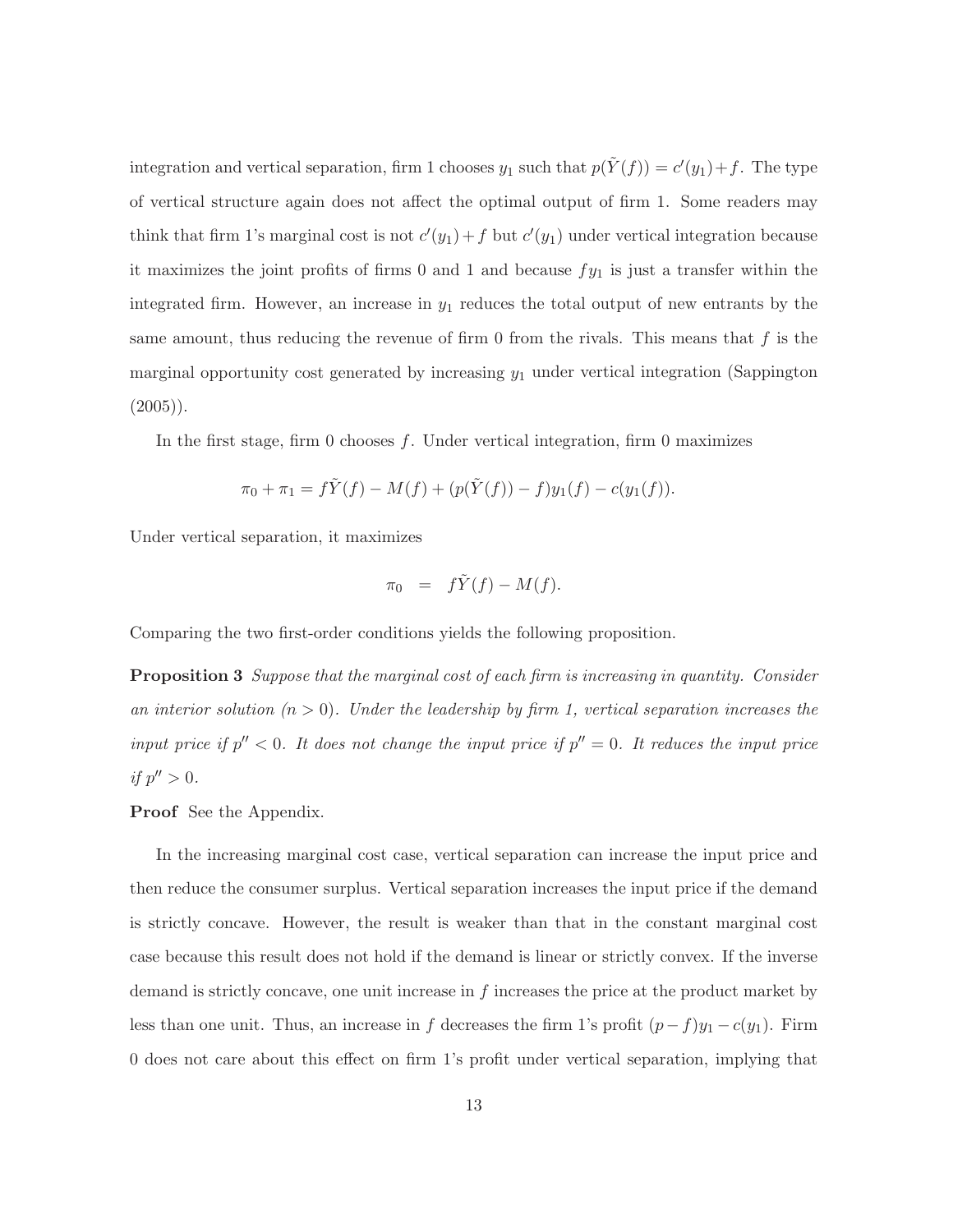vertical separation raises  $f$  if the inverse demand is strictly concave. However, if the inverse demand is strictly convex, one unit increase in f increases the price at the product market by more than one unit. Thus, an increase in f increases the firm 1's profit  $(p - f)y_1 - c(y_1)$ . Firm 0 does not care about this effect on firm 1's profit under vertical separation, implying that vertical separation reduces  $f$  if the inverse demand is strictly convex, in contrast to the concave demand function case.

### **6 Concluding Remarks**

We have considered the situation wherein one firm holds an upstream bottleneck facility and new entrants use it at the regulated price (access fee) to provide final products. The bottleneck facility holder affects the regulated input price through the manipulation of access charge accounting. We have investigated how vertical separation affects the regulated input price in a free entry market. We discuss two cases: with and without the leadership by the incumbent firm in the product market. We find that vertical separation lowers the regulated input price without the leadership by the incumbent firm and that it raises the regulated input price with the leadership by the incumbent firm. Thus, to stimulate new entry by vertical separation, eliminating the leadership position by the incumbent is important.

We have assumed that the bottleneck facility holder can affect the regulated input price by manipulating the costs of the incumbent firm. We do not explicitly formulate a formal model analyzing the manipulating process. This important topic remains for future research.

### **Appendix**

**Proof of Lemma 1** If  $f = 0$ , there is no difference between the two cases. Thus,  $y_i^{IC}(0) =$  $y_i^{SC}(0)$  and  $Y^{IC}(0) = Y^{SC}(0)$ . Because (7) and (9) are, respectively, equal to (13) and (15),  $y_i^{IC}(f) = y_i^{SC}(f)$  (i = 2, 3, ..., n) and  $Y^{IC}(f) = Y^{SC}(f)$  for all f. This implies Lemmas 1(i) and (ii). (9) implies Lemma 1(iii). Q.E.D.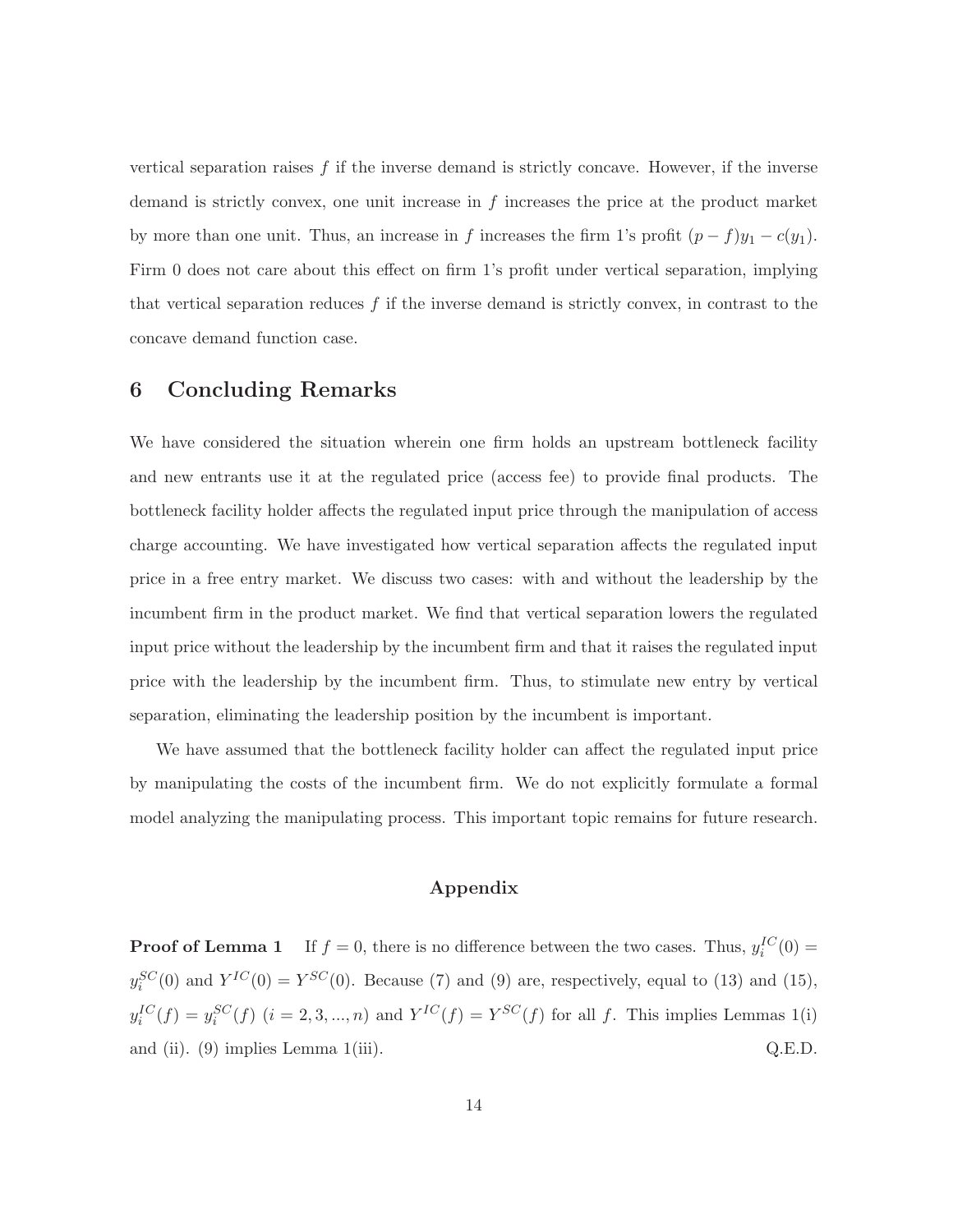**Proof of Proposition 1** Comparing (10) and (16), we have that (10) is larger than (16) given f because  $2p' + p''y_i < 0$  for  $i = 1, 2, ..., n$ . Therefore, (10) yields a higher f than (16). This implies Proposition 1.  $Q.E.D.$ 

**Proof of Lemma 2** The first-order condition and the zero-profit condition for each new entrant are common under both vertical integration and vertical separation. Thus, the equation  $y_i^{IL}(f) = y_i^{SL}(f)$  must hold. The total differentials of these two conditions (the first-order condition and the zero-profit condition for each new entrant) are given as

$$
((n-1)p''y_i + np')dy_i + y_i(p''y_i + p')dn = -(p''y_i + p')dy_1 (n-2)p'y_idy_i + y_i^2p'dn = -p'y_idy_1.
$$
 (19)

From these equations, we have  $dy_i/dy_1 = 0$   $(i = 2, 3, ..., n)$ . Thus, the equation  $y_i^{IL}(f) =$  $y_i^{SL}(f)$  does not depend on  $y_1$ . For any  $y_1 = y_1^{IC}(f)$ , the equation  $y_i^{IC}(f) = y_i^{IL}(f)$  must hold because the two conditions (the first-order condition and the zero-profit condition for each new entrant) in the Stackelberg case are exactly the same as those in the Cournot case. From this equation  $(y_i^{IC}(f) = y_i^{IL}(f))$  and Lemma 1  $(y_i^{IC}(f) = y_i^{SC}(f))$ , the equation  $y_i^{IL}(f) = y_i^{SC}(f)$ holds. These imply Lemma 2(i).

From the zero-profit condition, we have  $p^{j}(f) = f + K/y_i^{j}$  for  $j = IC, SC, IL, SL$ . Lemma 2(i) implies Lemma 2(ii).

 $y_1^j + (n-1)y_2^j$  is fixed at  $Y^j(f)$  for  $j = IC, SC, IL, SL$ . This implies that  $dy_1 + dny_2 = 0$ . From the equation, we have Lemma 2(iii).  $Q.E.D.$ 

**Proof of Proposition 2** For expositional simplicity, we denote  $Y^{IC}(f)$  by  $Y(f)$ . Under vertical integration, the first-order condition for firm 0 is

$$
\frac{d(\pi_0 + \pi_1)}{df} = Y'(f)(p'Y(f) + p) - M'(f) = 0.
$$
\n(20)

Under vertical separation, the first-order condition for firm 0 is

$$
\frac{d\pi_0}{df} = Y(f) + fY'(f) - M'(f) = 0.
$$
\n(21)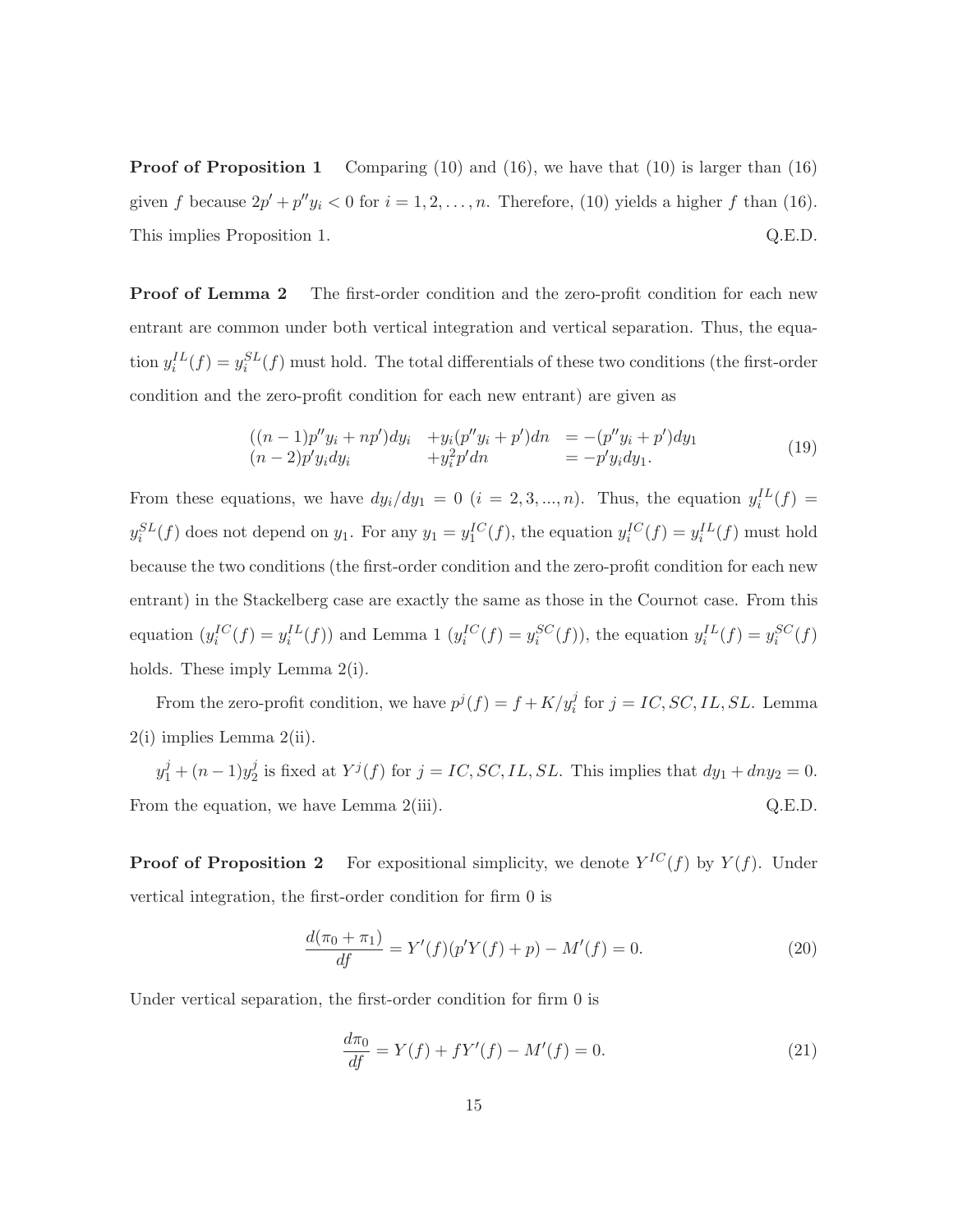The difference between  $d(\pi_0 + \pi_1)/df$  in (20) and  $d\pi_0/df$  in (21) is

$$
\frac{d(\pi_0 + \pi_1)}{df} - \frac{d\pi_0}{df} = -Y(f) + Y'(f)(p'Y(f) + p - f)
$$
  
\n
$$
= -Y(f) + p'Y'(f)(Y(f) - y_i(f))
$$
  
\n
$$
= -Y(f) + \frac{2p'(Y(f) - y_i(f))}{2p' + p''y_i(f)}
$$
  
\n
$$
= -\frac{y_i(f)(2p' + p''Y(f))}{2p' + p''y_i(f)} < 0,
$$

where we use the first-order condition for each new entrant,  $p - f = -p'y_i$ , to derive the second line and equation (9),  $Y'(f) = 2/(2p' + p''y_i(f))$ , to derive the third line. Because  $p' + p''y < 0$  for all y and  $p' < 0$ , the last line is negative. Therefore, given f,  $d(\pi_0 + \pi_1)/df$ in (20) is smaller than  $d\pi_0/df$  in (21), implying that (20) yields a smaller input price, f, than  $(21).$  Q.E.D.

**Proof of Proposition 3** Because the type of vertical structure does not affect  $\pi_0(f)$ , vertical separation increases (decreases, does not affect) the input price if and only if  $\partial \pi_1/\partial f$  $(<, =) 0.$ 

The total differentials of the three conditions (the first-order condition for firm 1, the first-order condition for each new entrant, and the zero-profit condition for each new entrant  $(firm i)$  are given as

$$
(p' - c''(y_1))dy_1 + (n - 1)p'dy_i + y_i p'dn = df (p''y_i + p')dy_1 + ((n - 1)p''y_i + np' - c''(y_i))dy_i + y_i(p''y_i + p')dn = df, (22)p'y_idy_1 + (n - 2)p'y_idy_i + y_i^2p'dn = y_idf.
$$

From the equations, we have  $\tilde{Y}'(f)$ :

$$
\tilde{Y}'(f) = \frac{dy_1}{df} + (n-1)\frac{dy_i}{df} + \frac{n}{df}y_i = \frac{2p' - c''(y_i)}{p'(2p' + p''y_i - c''(y_i))}.
$$

The difference between the differential of  $\pi_0+\pi_1$  with respect to f under vertical integration and that of  $\pi_0$  with respect to f under vertical separation is

$$
(p'(\tilde{Y}(f))\tilde{Y}'(f)-1)y_1.
$$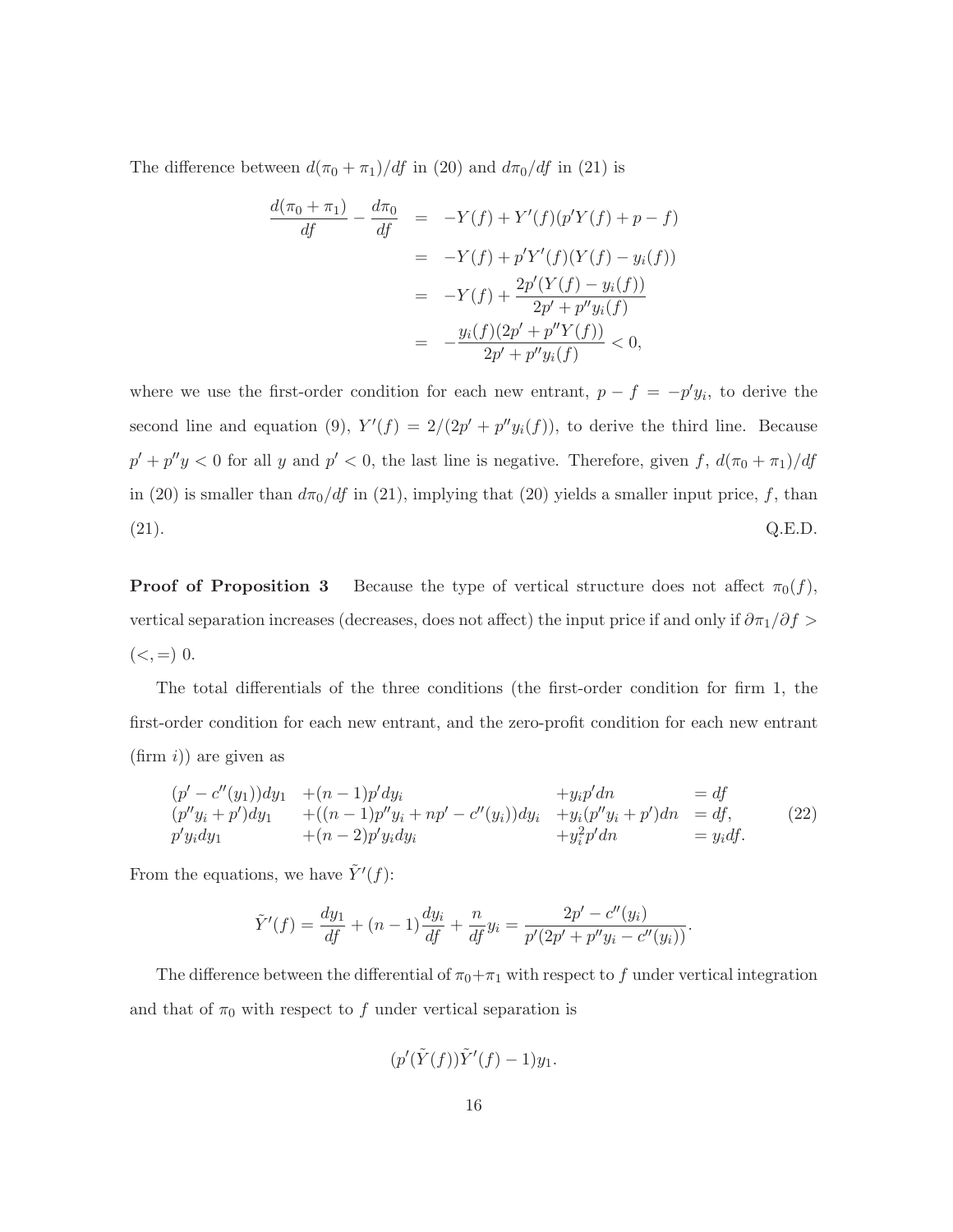Using the result of  $\tilde{Y}'(f)$ , we have

$$
(p'(\tilde{Y}(f))\tilde{Y}'(f) - 1)y_1 = \frac{-p''y_1}{2p' + p''y_i - c''(y_i)}.
$$

Because the denominator is negative (the second-order condition of firm  $i$ ), the fraction is negative (positive, zero) if and only if  $p'' < (>, 0)$ . This implies Proposition 3. Q.E.D.

#### **References**

- Armstrong, M. and Vickers, J. "The Access Pricing Problem with Deregulation: A Note." *Journal of Industrial Economics*, Vol. 46 (1998), pp. 115–121.
- Baron, D. P. "Theories of Strategic Nonmarket Participation: Majority Rule and Executive Institutions." *Journal of Economics and Management Strategy*, Vol. 10 (2001), pp. 47–89.
- Brandão, A. and Castro, S. "State-Owned Enterprises as Indirect Instruments of Entry Regulation." *Journal of Economics*, Vol. 92(3) (2007), pp. 263–274.
- Beard, T. R., Kaserman, D. L. and Mayo, J. W. "Regulation, Vertical Integration and Sabotage." *Journal of Industrial Economics*, Vol. 49 (2001), pp. 319–333.
- Bustos, A. E. and Galetovic, A. "Vertical Integration and Sabotage with a Regulated Bottleneck Monopoly." *B.E. Journal of Economic Analysis & Policy*, Vol. 9 (2009), (Topics), Article 35.
- Davidson, C. and Mukherjee, A. "Horizontal Mergers with Free Entry." *International Journal of Industrial Organization*, Vol. 25 (2007), pp. 157–172.
- de Figueiredo, Jr., R.J.P. and Edwards, G. "Does Private Money Buy Public Policy? Campaign Contributions and Regulatory Outcomes in Telecommunications." *Journal of Economics and Management Strategy*, Vol. 16 (2007), pp. 547–576.
- Economides, N. "The Incentive for Non-Price Discrimination by an Input Monopolist." *International Journal of Industrial Organization*, Vol. 16 (1998), pp. 271–284.

and White, L. J. "Access and Interconnection Pricing: How Efficient is the 'Efficient Component Pricing Rule'?" *Antitrust Bulletin*, Vol. 40 (1995), pp. 557–579.

Etro, F. "Aggressive Leaders." *Rand Journal of Economics*, Vol. 37(1) (2006), pp. 146–154.

*Competition, Innovation, and Antitrust: A Theory of Market Leaders and Its Policy Implications*. Springer: New York, 2007.

"Stackelberg Competition with Endogenous Entry." *Economic Journal*, Vol.118 (2008), pp. 1670–1697.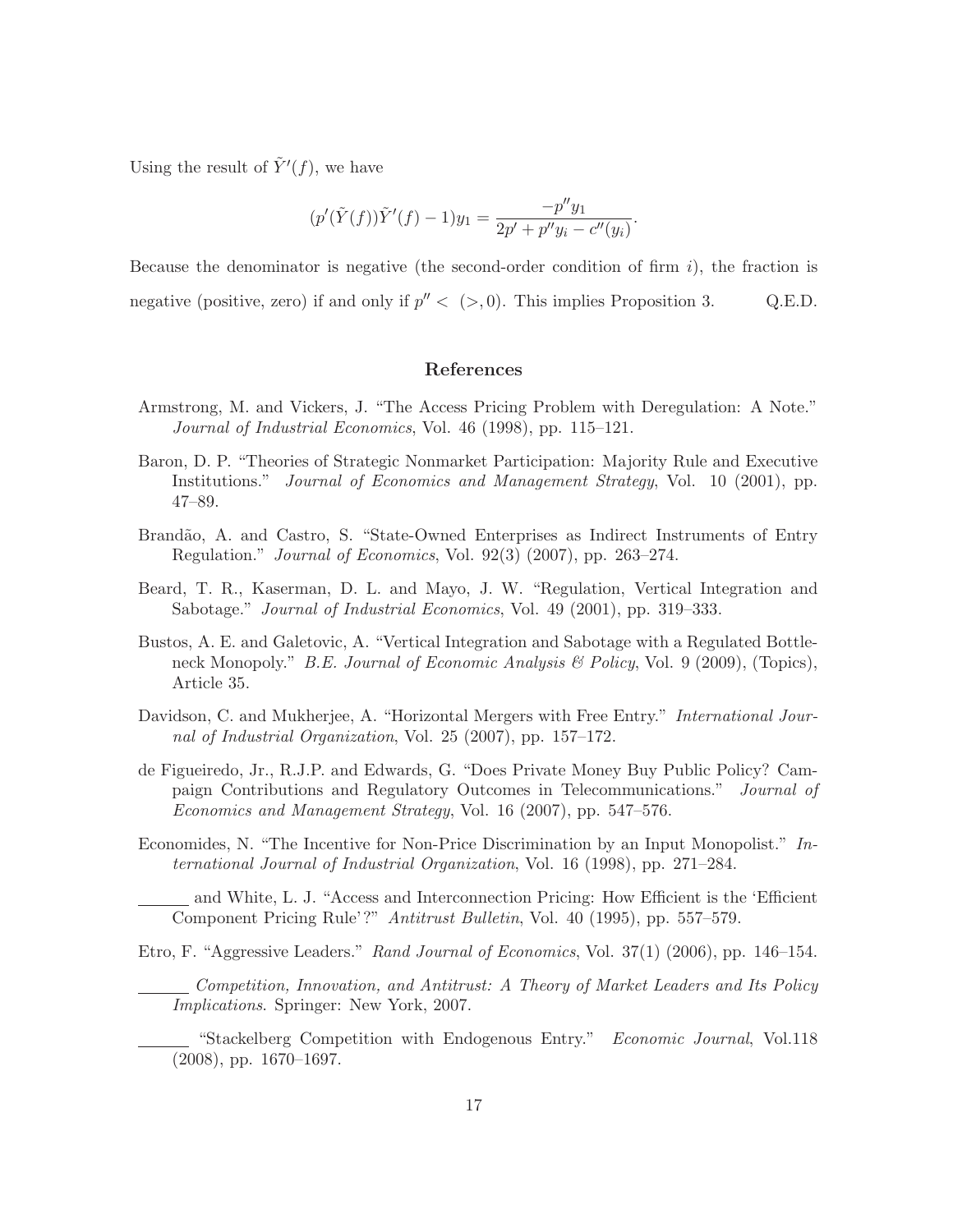"Endogenous Market Structures and Strategic Trade Policy." *International Economic Review*, Vol. 52(1) (2011), pp. 63–84.

- Gautier, A. and Mitra, M. "Regulation of an Open Access Essential Facility." *Economica*, Vol. 75 (2008), pp. 662–682.
- Hausman, J. A. "Valuing the Effect of Regulation on New Services in Telecommunications." *Brooking Papers on Economic Activity, Microeconomics*, 1–38. 1997.
- Higgins, R. S. and Mukherjee, A. "Deregulation Redux: Does Mandating Access to Bottleneck Facilities Necessarily Improve Welfare?" *Public Choice*, Vol. 142 (2010), pp. 363–377.
- Hori, K. and Mizuno, K. "Access Pricing and Investment with Stochastically Growing Demand." *International Journal of Industrial Organization*, Vol. 24(4) (2006), pp. 795– 808.
- Ida, T. *Network Economics* (Nihonhyoronsha, Tokyo, in Japanese) 2001.
	- and Anbashi, M. "Analysis of Vertical Separation of Regulators under Adverse Selection," *Journal of Economics*, Vol. 93 (2008), pp. 1–29.
- Ino, H. and Matsumura, T. "What Role Should Public Enterprises Play in Free-Entry Markets?" *Journal of Economics*, Vol. 101 (2010), pp. 213–230.
- and "How Many Firms Should Be Leaders? Beneficial Concentration Revisited." *International Economic Review* (to be published).
- Laffont, J. J. and Tirole, J. "Access Pricing and Competition." *European Economic Review*, Vol. 38 (1994), pp. 1673–1710.
- Mandy, D. M. and Sappington, D. E. M. "Incentives for Sabotage in Vertically Related Industries." *Journal of Regulatory Economics*, Vol. 31 (2007), pp. 235–260.
- Marjit, S. and Mukherjee, A. "International Outsourcing and R&D: Long-Run Implications for Consumers," *Review of International Economics*, Vol. 16 (2008), pp. 1010–1022.
- Mukherjee, A. and Mukherjee, S. "Excess-Entry Theorem: The Implications of Licensing." *Manchester School*, Vol. 76(6) (2008), pp. 675–689.
- Mizuno, K. and Shinkai, T. "Delegating Infrastructure Projects with Open Access." *Journal of Economics*, Vol. 88 (2006), pp. 243–261.
- Rey, P. and Tirole, J. "A Primer on Foreclosure." Armstrong, M. and R. Porter (eds.), *Handbook of Industrial Organization, Vol. 3*, pp. 2145–2220, North-Holland, 2007.
- Sappington, D. E. M. "On the Irrelevance of Input Prices for Make-or-Buy Decisions." *American Economic Review*, Vol. 95 (2005), pp. 1631–1638.

"On the Design of Input Prices: Can TELRIC Prices Ever be Optimal?" *Information Economics and Policy*, Vol. 18 (2006), pp. 197–215.